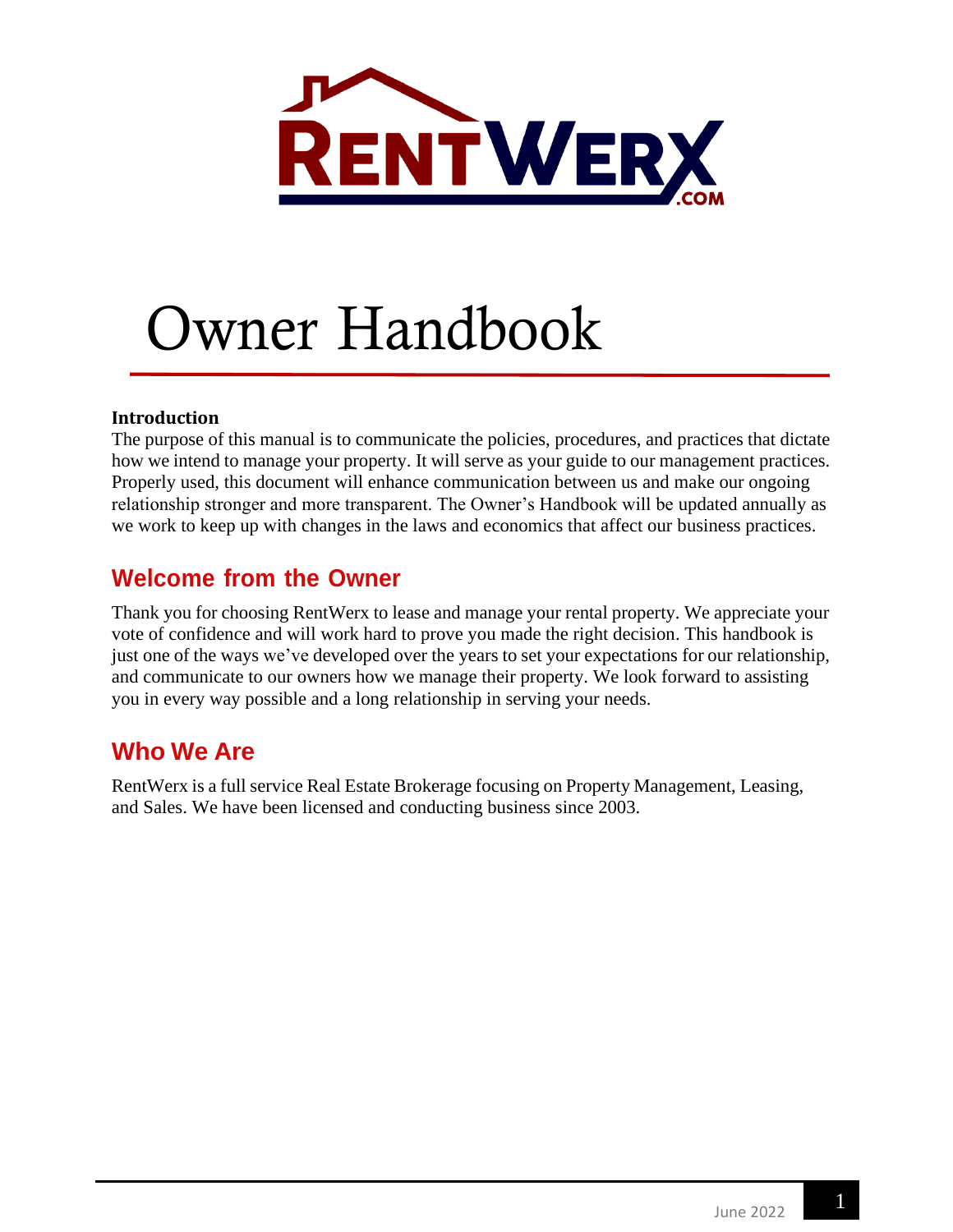#### • **Company Byline … Exceeding Your Expectations**

Striving to exceed your expectations is a big challenge as some set the bar pretty high. We get it, and we will push hard not to disappoint you. When we do let someone down, it's usually because we did a bad job at properly setting expectations. One way or the other, we're out to make you exceedingly happy with us.

#### • **Motto for Owners … No Surprises**

Our motto is simple - NO SURPRISES! We strive to keep our owners informed of everything going on in our business, and with their properties. This means that we strive to inform you in advance of what fees you'll pay, what outside costs you'll experience, and when we're dealing with a maintenance request. There's nothing more disheartening than opening your monthly statement and seeing a disbursement from us for less than you expected. We'll work hard to keep that from happening and let our motto "NO SURPRISES" drive our behavior.

#### • **Mission Statement: DEDICATED TO WORRY-FREE SERVICE**

*Our mission is to handle your property in the most professional manner possible in all aspects, to serve our Investors in helping them acquire properties that perform as expected; our Clients by taking care of their properties as if they were our own; our Residents by providing them with a pleasant rental experience; and our Staff by constantly training them and helping them reach their highest professional potential.*

• **Core Values**

Our Core Values are statements that we designed to measure ourselves by. We hold out these values to ourselves and to our clients to make sure we measure everything we say and print about ourselves.

#### **DEDICATED OPENCOMMUNICATION FAIRNESS TRUSTING SYSTEMATIC**

- 1. We commit that our marketing material and the information on our web site will accurately represent who we are, what we've accomplished and what we do; no exaggerations.
- 2. We will hire only the best staff, consistently train them and work at moving them to the best possible position of service to RentWerx and our customers.
- 3. We will always treat customers, vendors, and each other with courtesy, respect and professionalism.
- 4. We are committed to change to keep up with the changing marketplace and changing technology without sacrificing our most important priority - delivering great customer service.
- 5. We are committed to providing our residents with a clean and safe place to live, regardless of the rent, and put their safety at the top of our list of priorities.
- 6. We will not tolerate unethical behavior by our staff or vendors.
- 7. We will follow the laws (and codes of ethics) that regulate our industry.
- 8. We will believe in our staff and create a safe work environment that fosters respect and opportunity for personal and professional growth.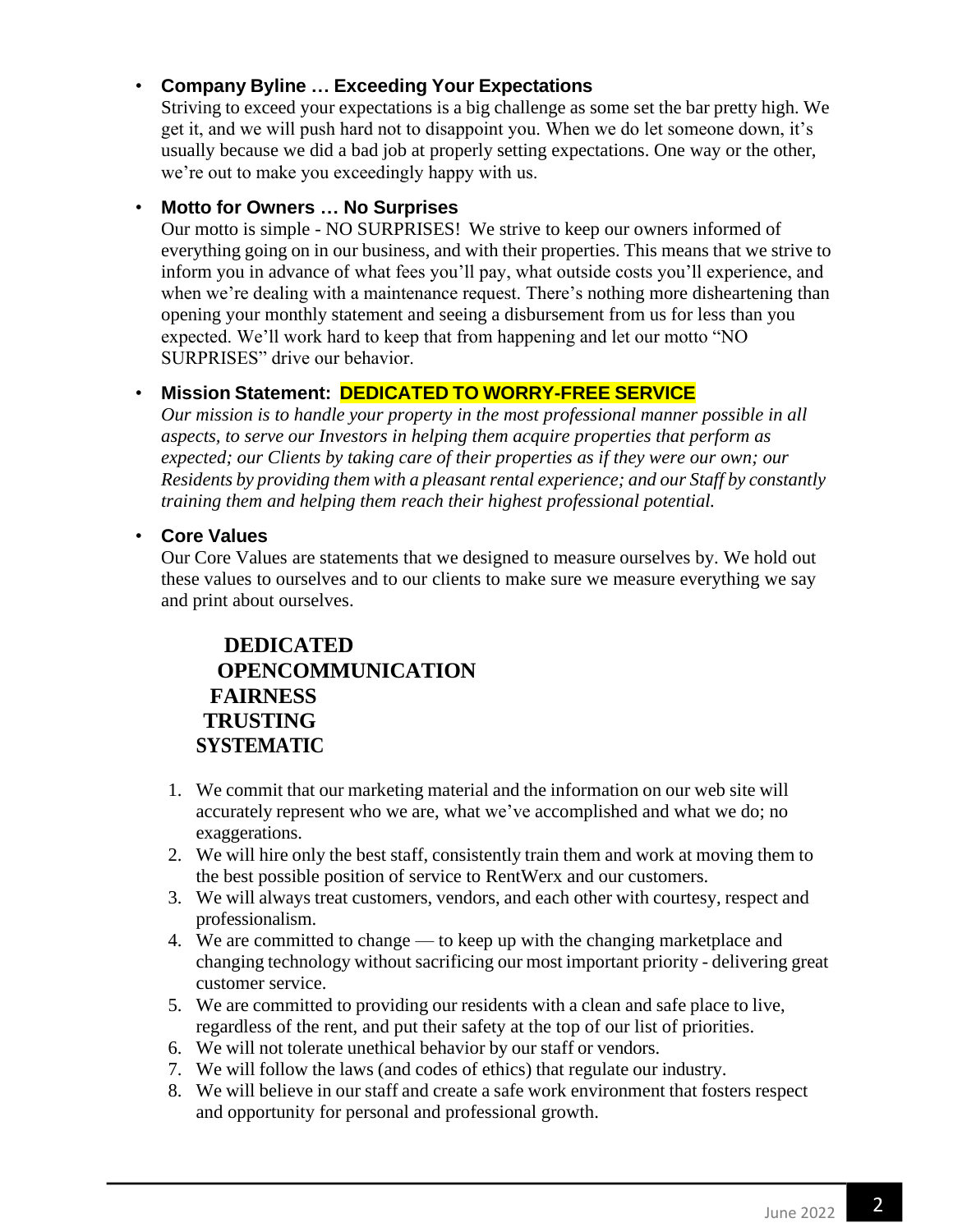- 9. We will constantly strive to protect our owners from the liabilities of owning rental properties.
- 10. We will strive to be a leader in the property management industry in San Antoino and the state of Texas.

#### • **Code of Ethics**

We are active members of the National Association of Residential Property Managers (narpm.org), the National Association of Realtors(realtor.org), the Texas Association of Realtors (texasrealtors.com), and the San Antonio Board of Realtors (sabor.com). Each one of them has a code of ethics that we review regularly and measure ourselves by. You can review them at your leisure by going to each of their web sites.

#### • **Licenses and Affiliations**

We are active members of the National Association of Residential Property Managers (narpm.org), the National Association of Realtors(realtor.org), the Texas Association of Realtors (texasrealtors.com), and the San Antonio Board of Realtors (sabor.com)

#### • **Industry Designations**

Every industry has its trade association who offer designations for their members to demonstrate their knowledge, professionalism and commitment to the industry. Property Management is no exception. The National Association of Residential Property Managers is our trade association and is dedicated to training the professional management community. NARPM offers two personal designations including the Residential Management Professional (RMP) and Master Property Manager (MPM). In addition, there are numerous real estate designations that are common in our company to include, the ABR, CRS, GRI, and Texas Real Estate Broker's License.

#### • **Company Footprint**

RentWerx manages homes in Bexar County, Guadalupe County, Comal County, Wilson County, Medina County, and Atascosa County. Our office location is in North Central San Antonio & Central Austin covering Austin, Pflugerville, and Round Rock.

#### • **Top 5 Reasons People Choose RentWerx**

- 1. **Owner Point of Contact**: With our Portfolio Management design, we have intentionally formulated a system that will give the Landlord Home Owner the best service possible by knowing WHO is in charge of handling the management of their home. Your assigned Portfolio Manager and their dedicated team will be your point of contact. You will be contacting the team that is the most knowledgeable regarding your property/properties
- 2. **Management Fees**: RentWerx offers several programs designed to offer the best services possible to each individual owner. Because all owners are not the same, we have designed a fee structure that can offer select services to the owners at their discretion. For more information regarding this, speak with the property manager who can detail these services for you and provide you with all of the specifics.

#### 3. **Top Notch Marketing to Include Video Marketing!**

Marketing your home on a variety of internet websites is the best way to get tenants through the door. When you market your home with RentWerx*,* we will list your home on the San Antonio & Austin Multiple Listing Service (MLS). In doing this, your home will get the absolute most exposure because of all the mirror websites that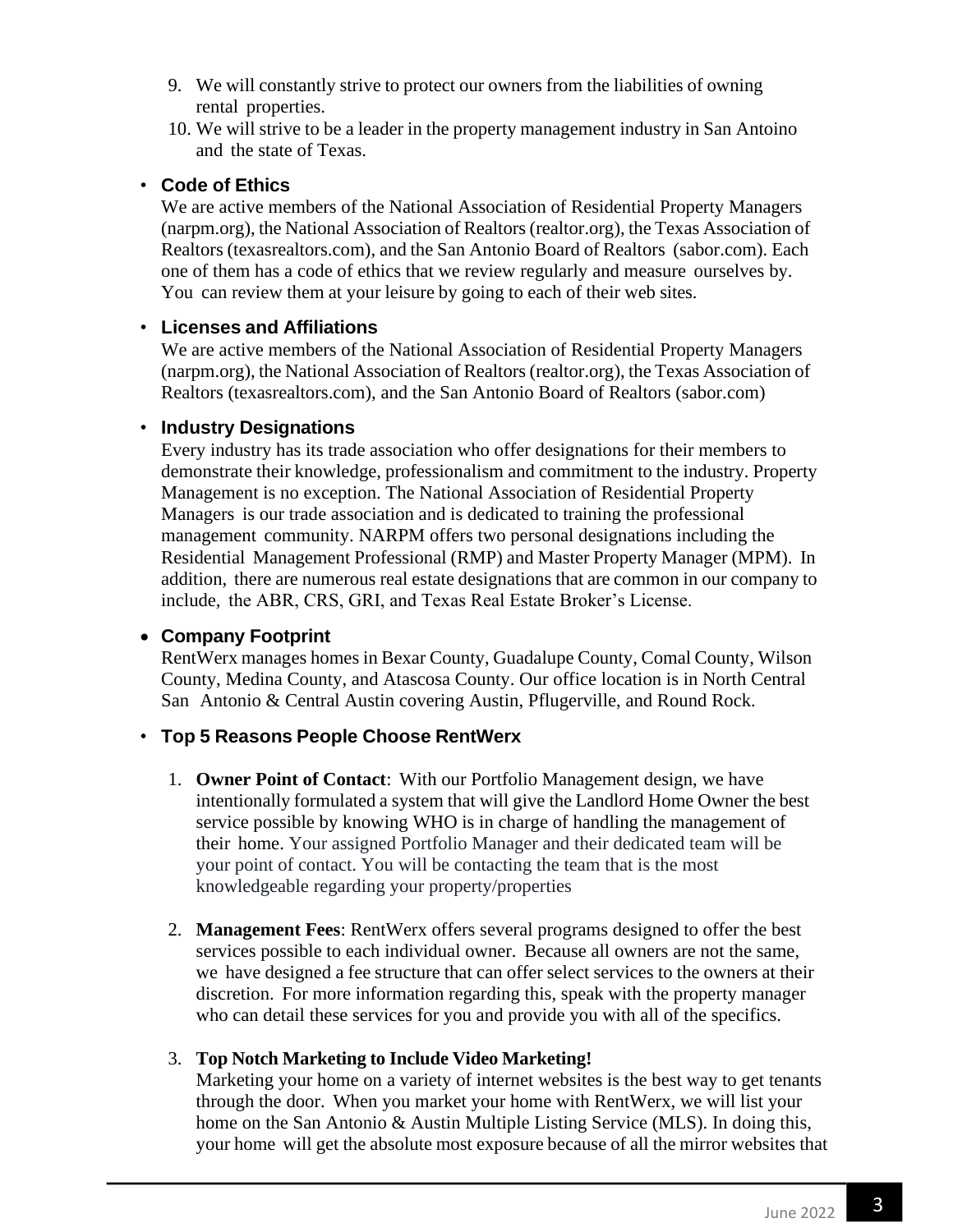take information directly from the San Antonio & Austin MLS and adding your home onto their site. There are literally thousands of websites that do this! The thing that will set RentWerx apart from other property managers is our use of video marketing and YouTube.com internet exposure. The end result of this effort is we get numerous applications from out of state, out of country tenants who have not even seen the home in person!

#### **4. Electronic Disbursements**

Collecting rent when it's due, and disbursing it to owners quickly, is one of our highest priorities. Through our system of online banking and internet software, we disburse funds (and financial statements) to the owner electronically each month.

#### **5. In-House Maintenance Service with 24/7 Capabilities**

We are RentWerx Maintenance. This company was formed to service our singlefamily homes that RentWerx Management services. Having this capability is unique in our market place as we have in house vehicles, in house software to run the maintenance division, and in-house technicians on our payroll. This saves the owner money, time and headaches equaling more satisfied tenants.

#### **Communicating with RentWerx**

**Address:** 21222 Gathering Oak Ste 103 San Antonio, TX 78260 **Office:** 210.497.8686 **WEB:** [www.rentwerx.com](http://www.rentwerx.com/)

### **Technology We Use**

RentWerx has embraced many technological tools to help make us more efficient and enable us to connect with our clients, residents, vendors, staff and colleagues in the business. This changes quite often, but here is a sampling of what we use today.

#### 1. **Web-Based Property Management Software**

We use APPFOLIO – an internet based property management software system endorsed by the National Association of Residential Property Managers (NARPM).

#### 2. **Tenant Portal**

Tenants also can view their payment records, current balances, make payments, review documents, give notice to vacate, make comments, submit repair requests, and leave a forwarding address on their portal 24/7. Good software makes all this simple and affordable.

#### 3. **Web-Based Property Management Files**

Our property management software, in conjunction with several outside sources such as Dropbox and YouTube, allow us to have off site backup for all pictures, video, and files.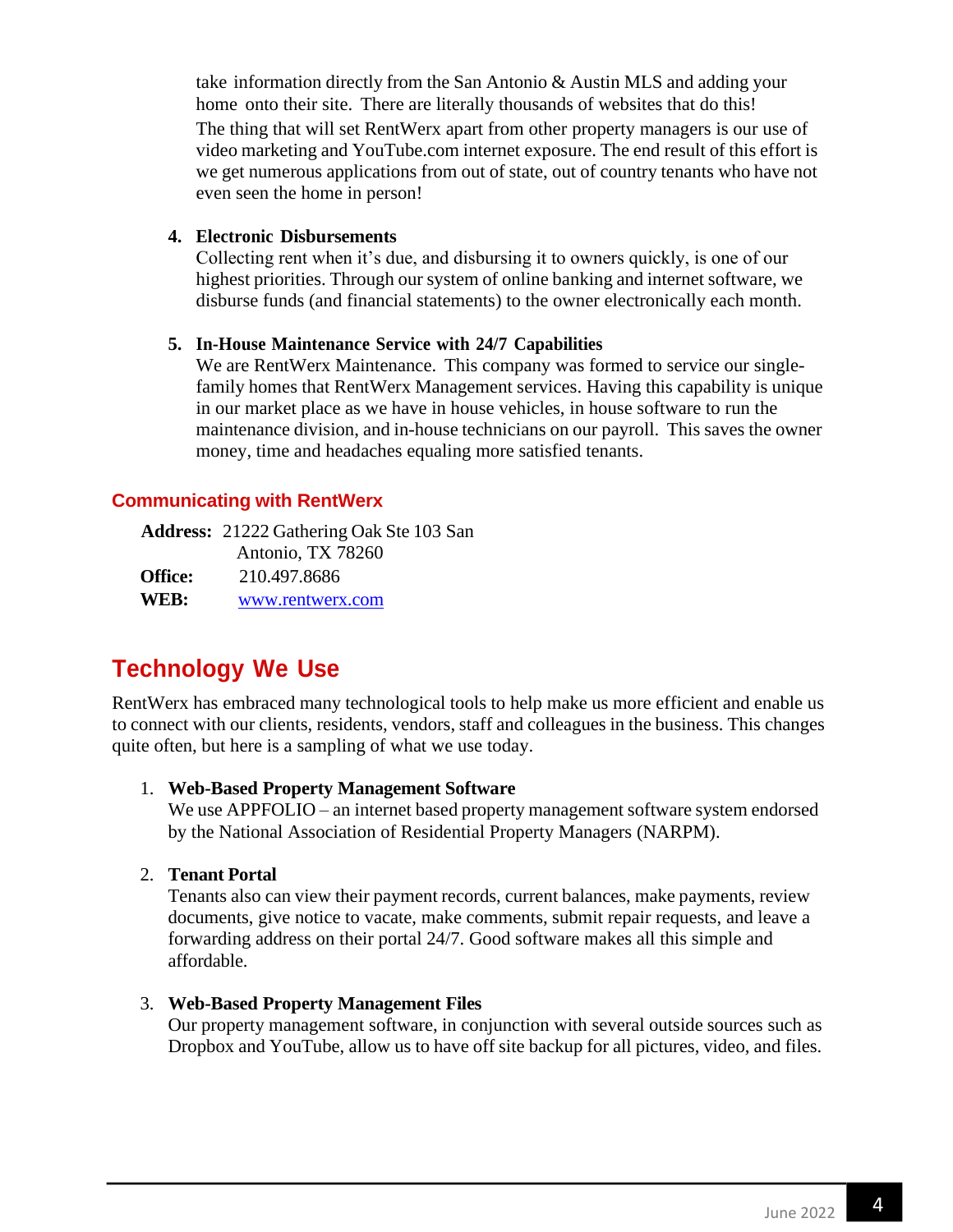#### 4. **Web-Based Phone System**

To drive efficiency in our phone systems we use a web-based phone system that works as a cloud based VOIP (voice over internet protocol) phone system. It allows much more flexibility, functionality, and can even turn emails into voicemails making sure a call is never missed!

#### 5. **RentWerx Website –** [www.rentwerx.com](http://www.rentwerx.com/)

Websites are not just a tool to communicate with the public; they've become the face of the company. We use ours extensively to attract new customers as well as to serve our existing clients and tenants. We post as much information as possible to our website for easy reference.

### The Management Agreement and Fees

The foundation of our relationship is the management agreement (and housekeeping documents) you executed before you came on board with RentWerx*.* If we can't agree on something during our relationship, we will all rely on these documents to help us sort things out. An expansion of our relationship is outlined in more detail in this Owner Handbook.

#### **A. Management Fee**

The biggest cost you'll incur in the management process is in getting *the property rented*. It requires a lot of manpower, advertising, application processing systems, and move-in procedures. Our business model offers a range of fees designed to work with the owner's desires for their level of services provided. We offer several plans to choose from ranging in cost from \$95 per month to \$195 per month. This fee pays RentWerx for the day-today routine of answering phones; handling maintenance, lease enforcement, HOA complaints, rent collection, monthly reporting, accounting for tenant charges, trust account management and handling emergencies.

#### **B. Leasing Fee to Cooperating Realtors**

In order to find you the absolute best tenants this market has to offer, we offer a one-time Tenant Realtor Commission of \$300 to all licensed agents in the San Antonio region to bring us their qualified applicants. This fee is only payable to an agent if their client executes a lease agreement and occupies the home. RentWerx will handle the physical payment of this Tenant Realtor Commission and charge the owner accordingly as it relates to their respective management plan.

#### **C. Renewal Fee**

Each time a tenant renews or extends their lease agreement, RentWerx will charge a Renewal Commission of \$275. This charge will be paid the following month after the extended lease agreement has been executed.

#### **D. Early Termination Fee**

If we've started marketing the property, posting it on rental web sites and putting signs and lockboxes on the property, we've already spent some real time and money. If you terminate the agreement with RentWerx before we have a chance to lease the home, the management agreement calls for a \$500 marketing cancellation fee to recoup those costs.

If an owner requests to terminate our business relationship in the middle of a tenancy, refer to the management agreement for further details.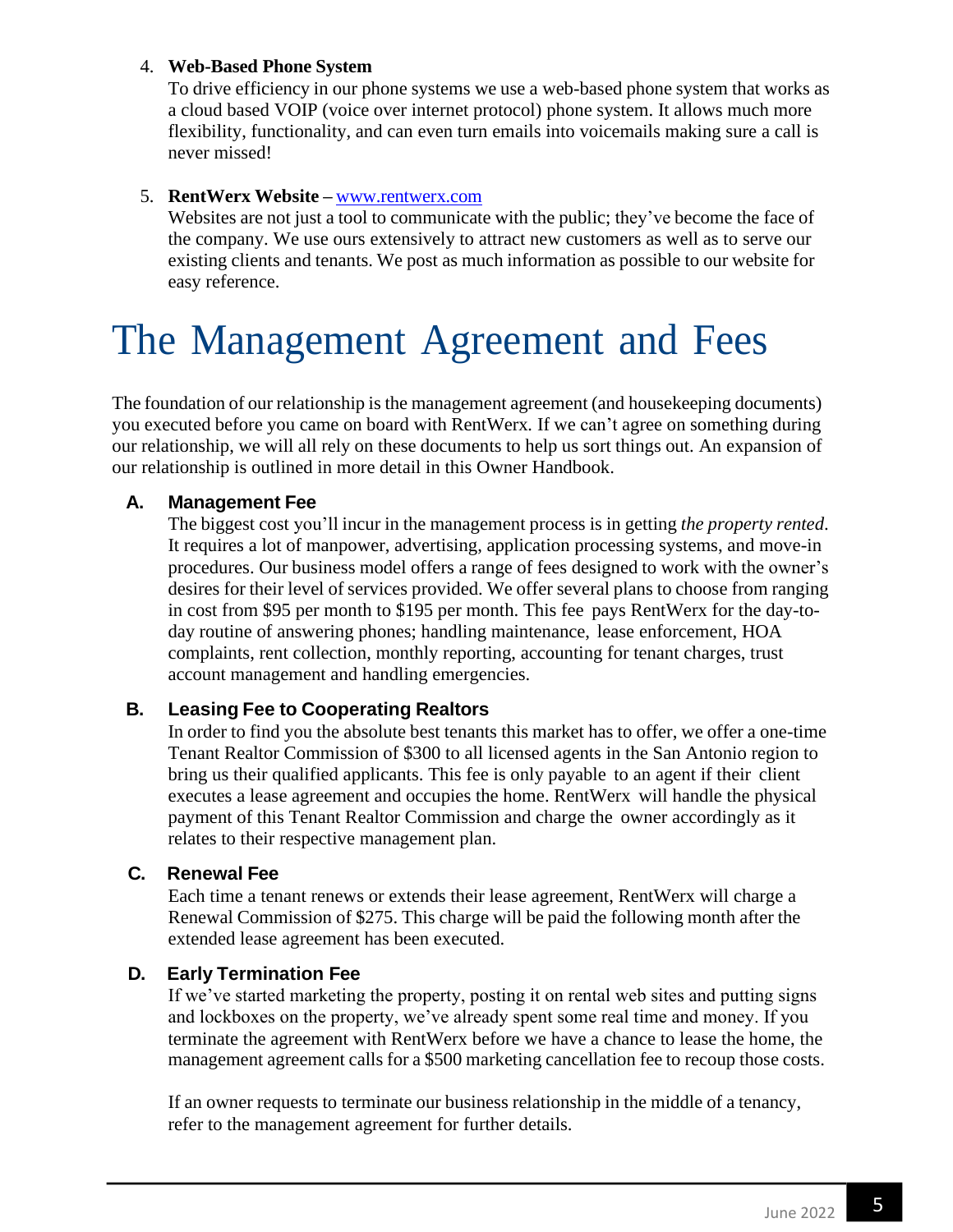#### **E. Charges for Tasks Outside Our "Scope of Service"**

We have another document that outlines "what services you get for the fees you pay" and "what you'll be charged extra for." The one-time management fee does not cover meeting with your HOA, digging out records from five years ago, meeting your appraiser at the property or shipping your riding lawn mower to Denver. Owners often ask us to drive out to the property to see if the hail storm did any damage, see if the neighbor picked up the swing set, pick up and forward their mail, locate the pool keys and see if they left the lights on. We're happy to make these unscheduled, owner-requested trips, but we pay folks for this and the cost will be passed on to the owner. San Antonio & Austin traffic can be brutal and these "short trips" usually take two to three hours and have some hard costs associated with them.

#### **SEE ADDENDUM ONE AT BOTTOM OF THIS OWNER HANDBOOK**

### Housekeeping Documents

Below is a list of other documents you signed and their descriptions.

#### **A. Lead-Based Paint Laws**

In April of 2010, the EPA changed the rules for anyone doing repairs, painting and basic maintenance of homes built before 1978. Their new law has terms like "one gram of lead, jail time, fines," and other words that make property managers and contractors really nervous. Before anyone disturbs six square feet of painted surface on a property built before 1978, they are required to have a Lead Paint Inspection done to assure that there is no lead-based paint. Local handymen, contractors and even pickup truck workers understand the consequences of working on these homes without having proper testing done first. You are paying us to know and follow the law so that none of us ends up talking to federal officers about how we handled maintenance on your property. We intend to do it by the book and keep everyone safe. If your property was built before 1978, please inform RentWerx so the proper disclosures can be put into place.

#### **B. Duties of the Owner and Manager**

Throughout the management agreement, RentWerx duties to the owner are laid out, as the owner's duties to RentWerx, as well. Here is a brief outline.

#### **Duties of RentWerx to the Owner:**

1. Maintain corporate offices, staff, website, escrow accounts, phone and email systems.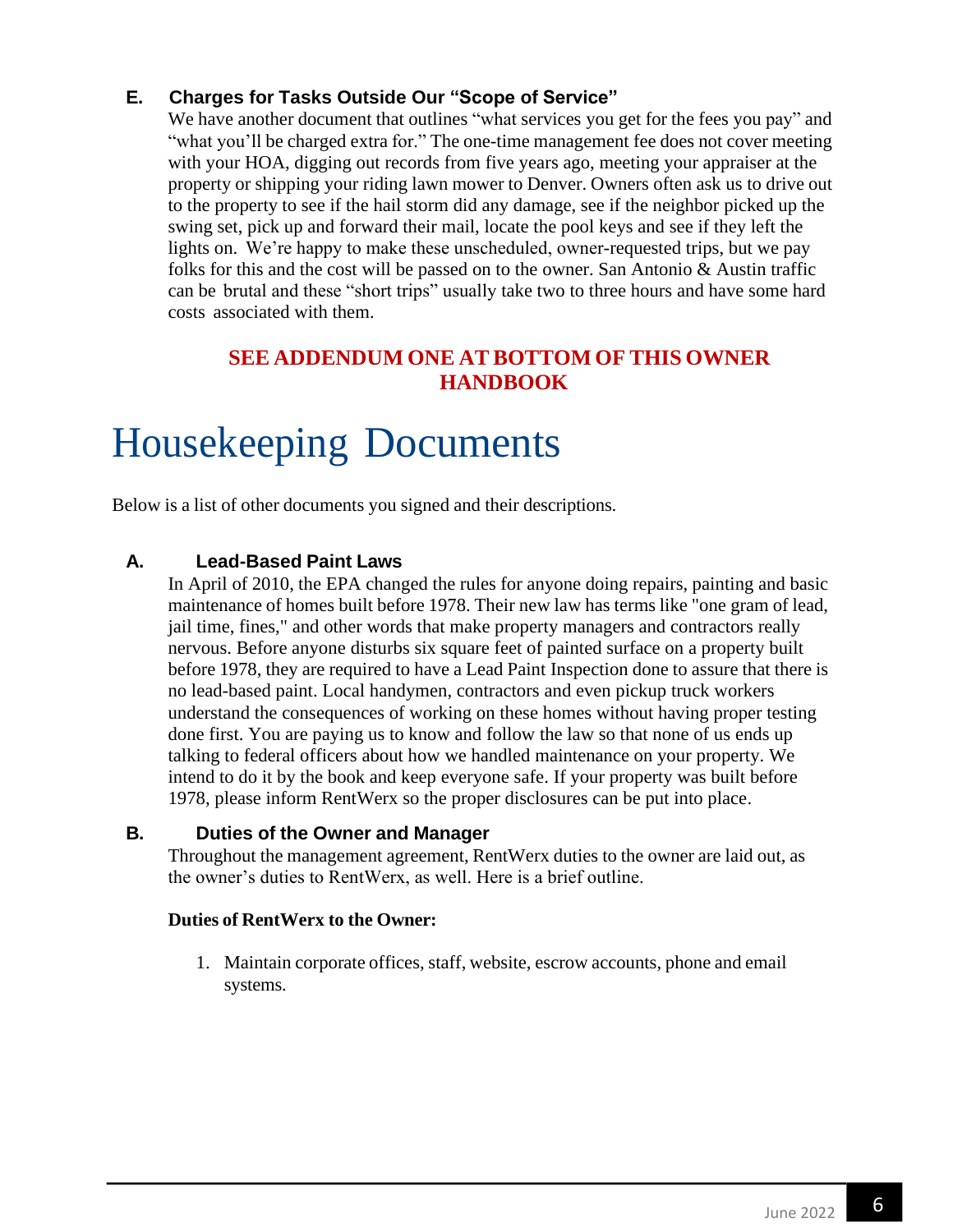- 2. Maintain appropriate licenses and trust accounts for owner's and tenant's funds, as required by the Texas Real Estate Commission, and maintain said records for three years.
- 3. Maintain insurance to include general liability, and errors and omissions.
- 4. Represent the owner exclusively unless owner gives written authorization to the contrary, such as acting as an intermediary in selling their home.
- 5. Maintain qualified staff with experience and specialized training in managing residential rental properties.
- 6. Provide owner with insight and advice regarding the rental market, help with setting asking rent, and help with getting the property rent-ready.
- 7. Market owner's property for rent; put out signs and install lockboxes; post in the San Antonio & Austin MLS, as well as local and national web-hosting sites.
- 8. Maintain licensed leasing staff to respond to callers and show properties.
- 9. Receive in tenant applications, pull credit history, employment and residency records, eviction reports (along with other background information) and use good judgment in the qualifying/approving/denying of applicants.
- 10. Maintain accurate accounting systems in place to know where all deposits are held, where all owner disbursements have gone, and be able to provide monthly statements to all owners.
- 11. Maintain a maintenance response system to take requests from tenants requiring maintenance.
- 12. Manage the property for the owner, handling tasks to include the execution, renewal, default, and reinstatement of leases; collecting rent; maintaining the property and making maintenance records available for owner review.
- 13. Maintain owner's escrow account records, including receiving and recording receipt of rents, handling owner advances, paying expenses on the property, paying vendors and managing emergency situations, distributing collected funds to owner and providing monthly owner financial reports.
- 14. Manage the eviction process, including filing with the county, negotiating consent agreements, coordinating court appearances, purchasing writs of possession and overseeing the removal of the tenant's possessions from the property on behalf of the owner and at his expense.
- 15. Manage normal maintenance breakdowns as part of the management fees and managing rehab, renovations and restorations when authorized by owner.
- 16. Complete a move-out inspection when the tenant vacates the property, and charge the tenant for damages above normal wear and tear as described in the lease, the Texas Property Code, and consistent with industry standards.
- 17. Only initiate legal actions on owner's behalf with owner's permission, except those related to collecting rent and evicting tenants over rent collection.
- 18. Refund owner's escrow funds within thirty (30) days of termination of the agreement and consistent with Texas Property Code.

#### **Duties of Owner to RentWerx:**

- 1. Warrant to RentWerx that all owners with rights in the property have executed the management agreement.
- 2. Maintain regular communication with RentWerx Properties and respond to inquiries and requests for authorizations.
- 3. Keep loan payments, property taxes, insurance, and HOA dues current.
- 4. Investigate and communicate to RentWerx any HOA rules governing leasing in the community where the property is located, as well as provide RentWerx with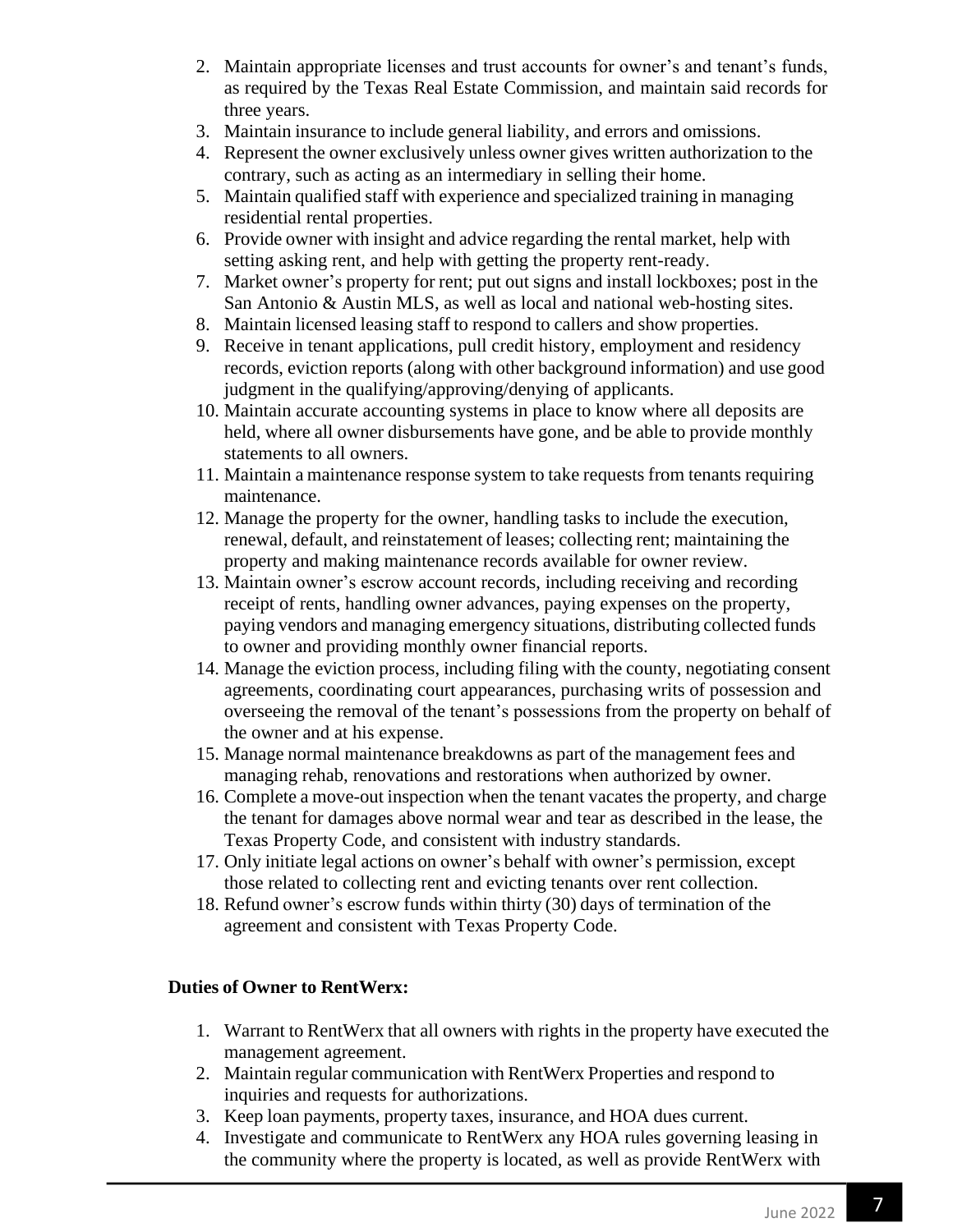any leasing requirements of said HOA.

- 5. Pay RentWerx the fees agreed to in the agreement and all governing documents associated with that agreement.
- 6. Avoid discrimination of any kind regarding the property while under agreement with RentWerx.
- 7. We recommend avoiding all contact with the tenant while RentWerx is managing the property.
- 8. Pay (reimburse RentWerx) for maintenance on the property necessary to maintain habitability, utilities, safety, and health of the resident.
- 9. Fund, in advance, any repair over \$300 and maintain a minimum owner reserve.
- 10. Maintain landlord insurance on property naming RentWerx as an additional insured party.
- 11. Keep plumbing, electrical, HVAC systems, appliances and improvements left on the property in normal operating condition during the term of the agreement.
- 12. Pay attorney and court costs that arise in the process of evicting tenants, but no other legal actions, initiated by the Agent, without owner's first giving permission to file such action.

#### **C. Landlord Insurance**

You must keep your property covered by a landlord policy during our relationship. You also need sufficient liability insurance to cover the increased risk incurred by having a renter in the property. Renters are not a protected class in the courtroom, but they are a favored class when owners or landlords do stupid things. **Your policy needs certain limits of coverage and RentWerx must be covered as an additional insured.**

#### **HOA Issues**

As a whole, home owner's associations (HOAs) have an issue with renters and tend to create a lot of heartburn for owners and landlords when they move them into their communities. If owners get behind on their dues, or forget to tell us the rules for leasing in their community, HOAs think nothing of booting cars, suing tenants for the rent until the owners' dues are caught up, turning off utility services, hauling off their cars and evicting them over rule violations. Although we'll handle the process, you'll need to stay in the loop as HOAs don't always communicate very well with third parties (property managers and tenants) regarding their actions. Since they can fine you and lien the title of your property over these issues, you'll need to work with us to resolve these challenges. This is one of the issues you can't turn over to your property manager entirely.

#### **a. Amenity Passes, Gate Keys and Pool Keys**

We often rent properties in communities that require gate passes, codes, keys and permission from the HOA for access to amenities and entry points. Occasionally, an owner will ask us to call the HOA on their behalf and find out about these restrictions. HOAs typically don't communicate very well with third parties (property managers and renters) and often refuse to speak to anyone but the owner regarding these policies. The HOA, not RentWerx, is in control of the community and we, like you, are beholden to them. **It is imperative that you get permission from the HOA to rent your property and provide us with keys, passes and codes for us before we lease the property.** If you don't do this in advance of our leasing the property, be prepared for battles with your HOA and increased expenses (time and labor) in resolving the resulting issues later.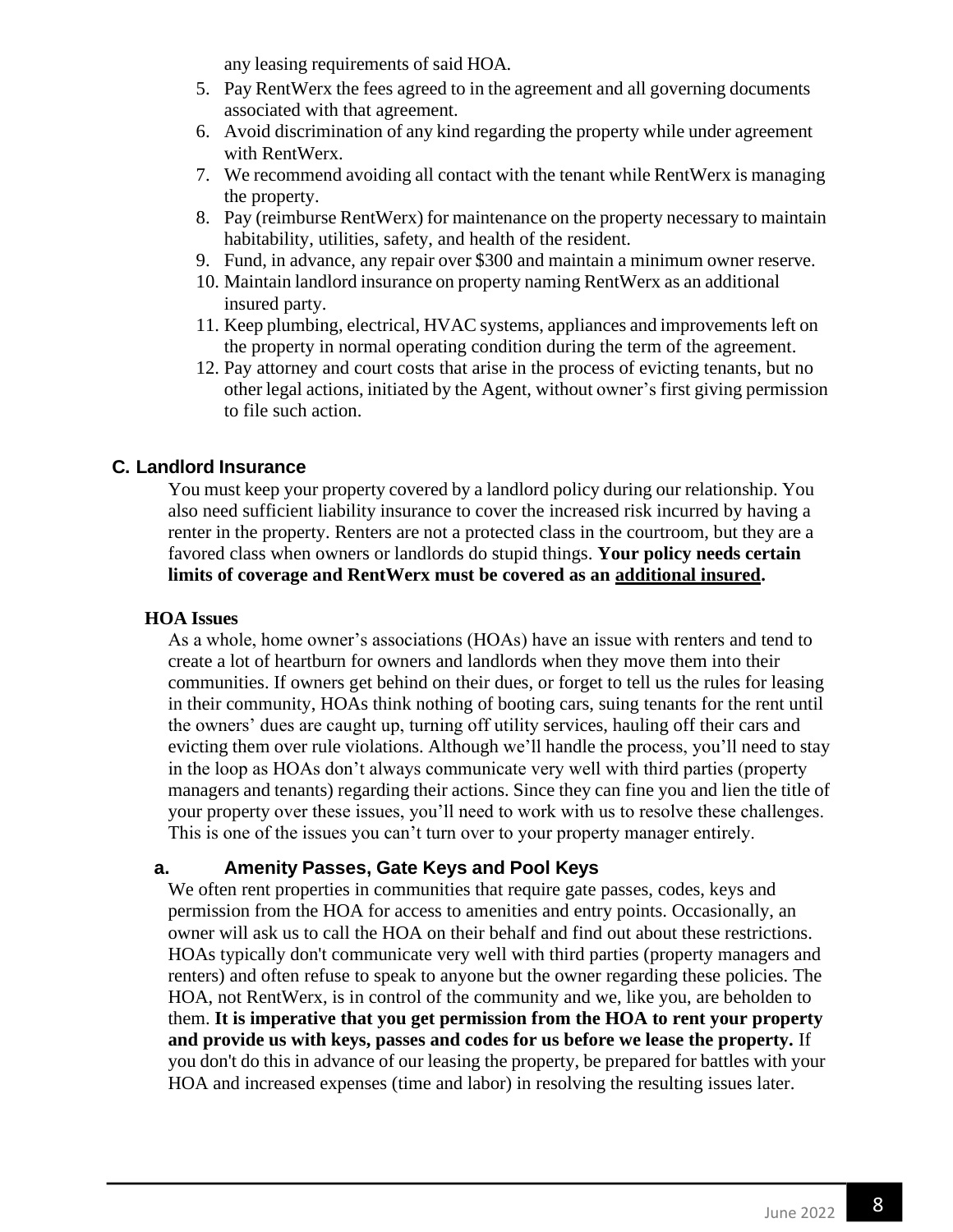#### **b. Personal Property**

Owners often leave personal belongings (patio furniture, microwaves, wall mirrors, tables, bar stools, lawn mowers, grills, ladders, etc.) behind when they leave the property, thinking it will be there when they return. It seldom is. Renters often forget what is not their own when they move out. You should remove everything when leaving.

#### **c. Property Features / Disclosure**

Since you know the property better than anyone else, you should help us identify area schools, HOAs, and basic information about the property so we can represent it properly in our advertising. Tenants get really upset when they move into a home and it's not in the school system they were told it was, so let's get this disclosed right up front and save everyone the headache and potential litigation.

#### **d. LLC, Land Trust and Corporate Affidavits**

If you hold title in a corporation, limited liability company or land trust you'll have some special documents to execute to address who's authorized to act, receive money, approve maintenance and terminate leases on the property. Investors love to hide title from the public; we get it. Let's just make sure that we know who's who so we are operating under the right authority as the manager.

#### **e. Hot Tubs**

Owners know that hot tubs require management. Tenants don't and think they are just fun. When hot tubs are not managed properly, motors burn out and water gets green. They can create a hazardous environment for the tenant. We'll mange them with a maintenance contract, but the best way to deal with them is to shut them down before you put the property on the rental market.

#### **f. Owner's W-9 Form**

Fifteen years ago, the IRS made property managers the cops for reporting income received on behalf of our clients from rental properties. Just like employers, we must report to the IRS (using a 1099 form) the gross rent we collected on your behalf and you must report the expenses of interest, insurance, repairs and other property expenses on Schedule E of your personal tax return. We'll send you (and the IRS) a 1099 reporting the gross rent we received from a tenant by the end of January every year, as required by the IRS. Owners must cooperate by getting the form completed or the IRS, by law, has ordered us to withhold rental income from any owner that has not completed it.

# Marketing Your Property

RentWerx has a very good track record in renting out homes. It's not secret – good marketing is the key to attract the best tenants. We have a very good grasp of what advertising it takes to get the job done quickly.

#### **A. Pre-Marketing**

First impressions are critical when people are selecting a place to live. Utilities must be on, repairs must be complete (or almost complete) and the property must be clean before we start marketing a property. It is aggravating to drive an hour to a property with a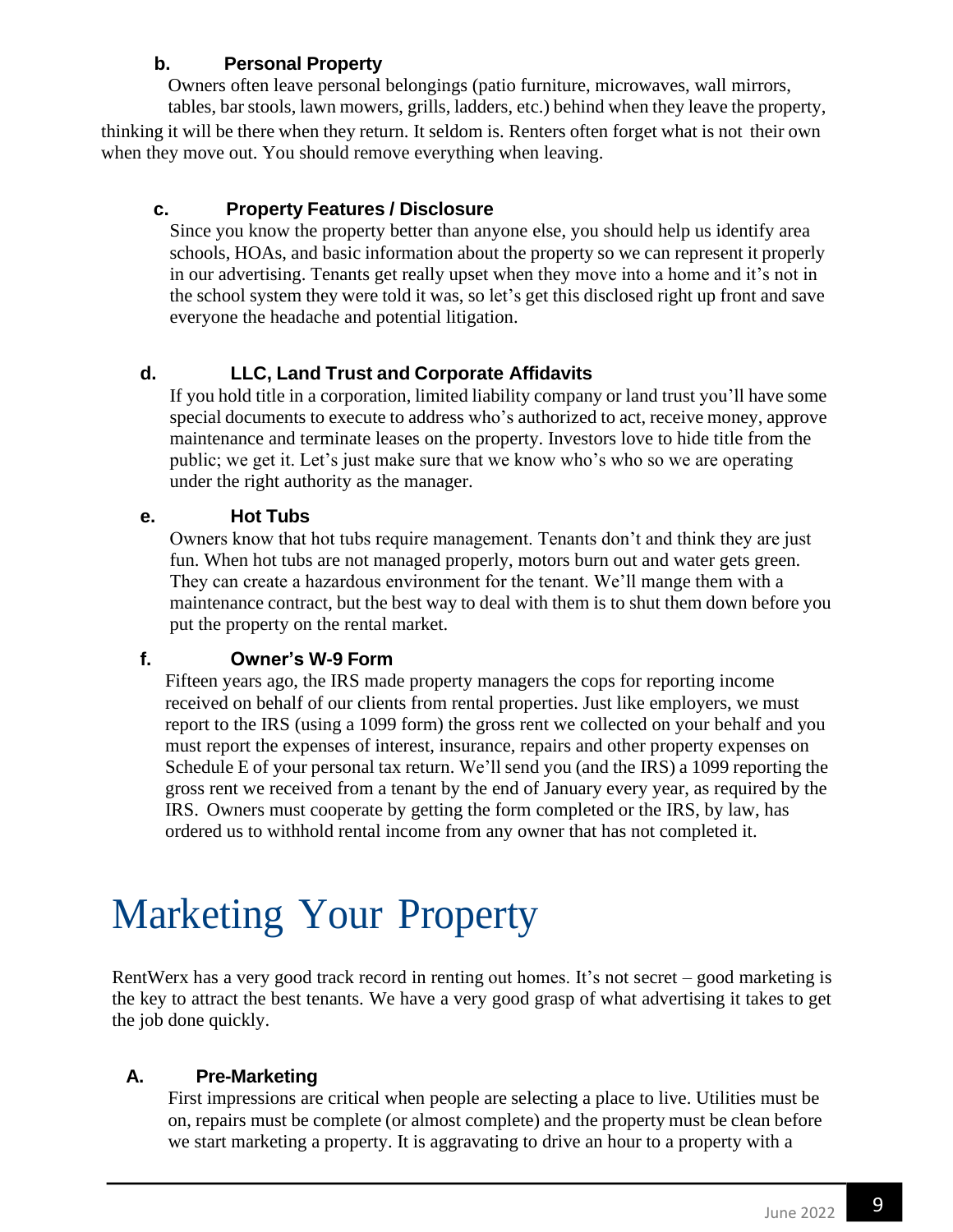prospective renter only to find it dirty, smelly and unsightly. Tenants get turned off by houses that are not move-in-ready and often won't return to see them a second time. Get the property in rentable condition, and then the marketing can begin.

#### **1. Rent-Ready Issues**

"Go ahead and start marketing the property … I'll have the rehab done before you get a tenant" just doesn't work. We often rent houses in a few days and trying to move tenants into a half-ready home is painful. Get it ready and we'll market it, but we'll be reluctant to start too early.

#### **2. Setting the Rent**

We lease numerous homes each month. We know the market and can find lots of rental comps to drive the asking rent. Although it's your call, we'll advise you and report activity. You'll set the rent (and make the mortgage payment until it's occupied) so we're on the path to getting it rented quickly.

#### **B. Lockboxes and Signs**

Lockboxes allow all agents in the market and prospective renters to view homes 24/7. We'll install a high-quality lockbox on the front door (or nearby) and start showing the property as soon as it's rent-ready. If your community requires a special sign, the cost of getting it made (and delivered) will be passed along to you. If you don't alert us about special signs required by your HOA and we get fined for using our own, you will absorb the charges.

#### **C. Utilities**

Because utility companies don't like working with third parties (such as property managers), **owners will need to keep services on in their name until the property is rented, and if possible between tenants**. You can and should set up "continuous service" with each utility company so service is never interrupted. We can't do that for you. We'll let you know when to get utilities turned on and off. **Utilities must be on before we start marketing a property.**

#### **D. Keys**

We can't express how important it is for you to provide RentWerx all applicable keys: keys to the property, pool, entry gate, clubhouse, mailbox, etc. It is our job to make your property stand out from all the others the potential renter will be considering, and often the decision comes down to the amenities. To put it bluntly, we can't sell what we can't show. We will work diligently to rent your property, and to do that we must have all the keys. We will re-key the property just before a tenant moves in. The tenant will pay the any requested key change if so desired.

#### **E. Keyless Deadbolts**

In Texas, state property code requires all external doors to have a third locking mechanism. The cleanest and most effective is a keyless deadbolt system. RentWerx will have one installed on your home at owner cost within 7 days of the tenant taking possession of your home. For more information – go to: [http://ntwerx.com/texas](http://ntwerx.com/texas-property-code/)[property-code/](http://ntwerx.com/texas-property-code/)

#### **F. Videos**

Videos, like digital photos, can help show the home as well as document the condition of the property prior to move-in and substantiate charges against the tenant after move-out. We have found that videos are better than pictures and help us defend charges for property damages in court. We'll take videos for marketing, move-in and move-out at no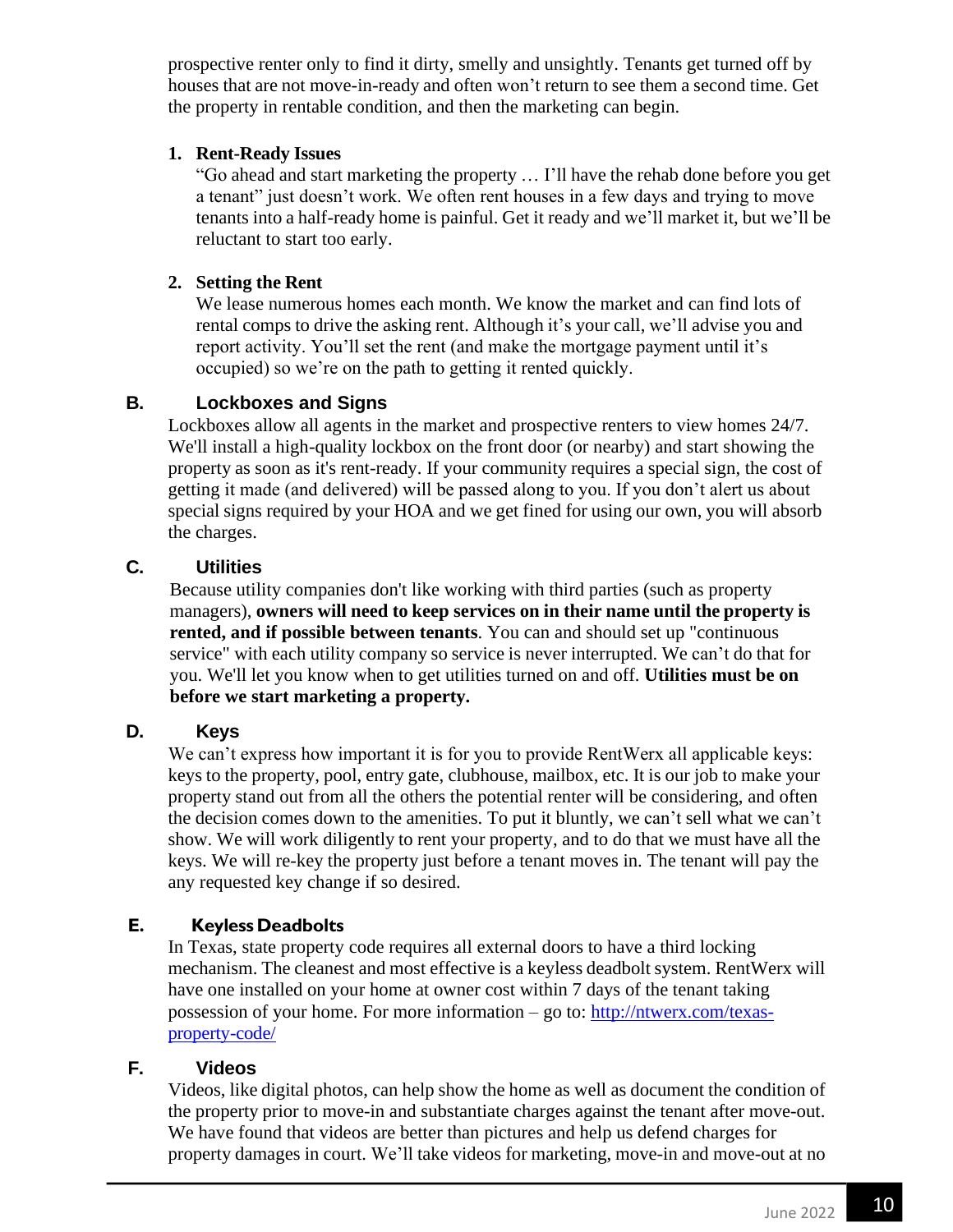additional cost to you. Many of our tenants have rented our properties without personally visiting them because they viewed our virtual tour on YouTube.

#### **G. Marketing and Showing**

We have full-time, straight commission, licensed agents taking calls from prospective renters and showing houses seven days a week. Two thirds of all our homes are leased by outside agents because we list them in the local MLS service and offer to share our commission with others who help us locate good renters. They often show through the lockbox, and so do we.

# Screening Applicants

RentWerx has screening tenants as one of the most important aspects in good property management. As much as we think we have it figured out, applicants are still teaching us things every day. Identity theft is rampant, and it's easy to miss something even when you're watching for it. It's not a cut and dry system and takes lot of experience. We have this experience because we've made many mistakes over the years and have most of our learning behind us. You have the benefit of our experience because we're not learning on your dime. To conform to the Fair Credit Reporting Act and the Red Flag Rules (regarding privacy of personal information), we keep this information locked up and confidential for three years.

#### **A. Background Checks**

We pull credit, employment history, residency history, foreclosure, bankruptcy, eviction reports, sex offender reports and more. There is no perfect system to qualify applicants, but we take advantage of all the information we can get our hands on. Screening applicants is often a balancing act between the information we gather about them and the money they are willing to put down (security deposit) to secure their fulfillment of the promises in the lease. In some instances, income is king and extra deposits can buy a lot of forgiveness.

#### **B. Application Contingencies and Owner Approval**

If the applicant has special requests, offers less than asking rent, has multiple pets, or presents any issues outside of the norm, you will be contacted for final approval. We work hard not to exceed our authority when it comes to this or any other matter during our leasing and management of the property.

#### **C. Negotiating the Lease**

Our custom lease agreement is a very pro-landlord document. Owners will be involved in negotiating special stipulations for things such as finishing a fence, putting in a refrigerator, having an 18-month lease or allowing multiple pets. Some issues need your input, but most of the time – it can or will be handled on our end.

#### **D. Cosigners**

Good credit is required to secure the renter's promises in a lease but it doesn't have to be the occupant's credit. We get lots of folks who have their parents, employers, caregivers and counselors guarantee the lease and we've had great success enforcing cosigner agreements. The cosigner completes an application and is added into the lease agreement.

#### **E. Double/Triple Deposits**

Money is a great equalizer when approving an applicant. As we have said before – money buys a lot of forgiveness. If an applicant is willing to put up lots of money (in the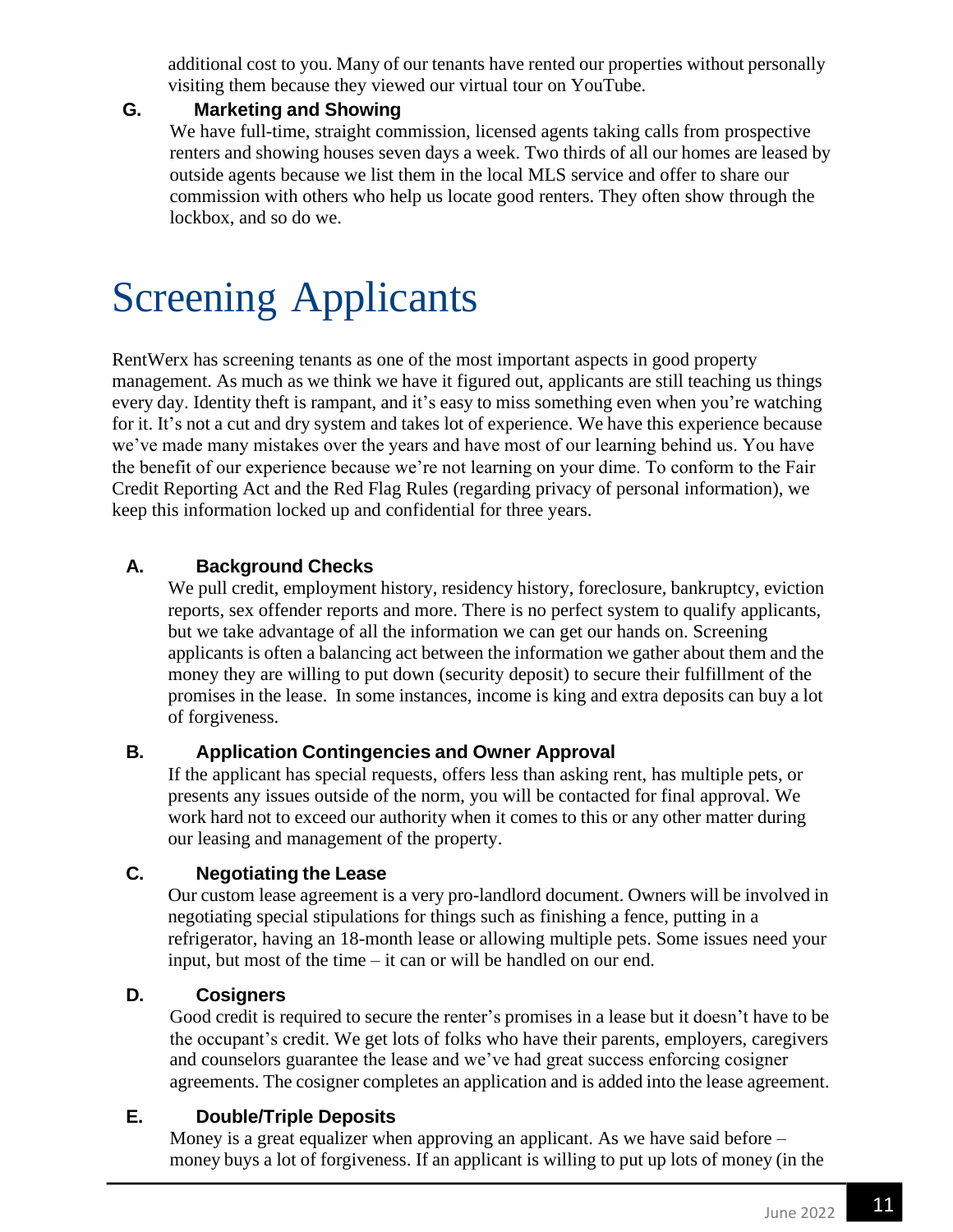form of a security deposit) to secure a lease, we can approve applicants with less than perfect credit. Since Texas courts are owner-friendly and grant evictions quickly, plenty of money in a security deposit is often sufficient guarantee for the promises in the lease.

#### **F. 24-Month Leases**

Long leases can save you tons of money by preventing expensive vacancies. You'll be a happy camper if we can keep a tenant in your home for 10 years. We often get requests from applicants to be allowed to execute a two to three year lease agreement. Some owners plan to move back into their properties, so we won't allow extended leases (anything over 12 months) without your permission. Please let us know in advance if you approve an extended lease so we're not trying to contact you during the approval process.

#### **G. Risk Mitigation – See our Included Screening Criteria Disclosure**

### Lease Document Preparation

RentWerx will prepare all of the lease documentation for all parties to review. Tenants will sign several documents before they take possession of your property. The lease is the primary document, but there will also be a pet addendum, move out checklist, policies and procedures, lead paint disclosure, pool maintenance addendum and documents that cover property visits, renter's insurance, smoke detectors and more.

# Managing the Move-In

When a tenant moves into a home for the first time, there are often "issues" during the first week. Our walk thru is done prior to the tenant moving in. We provide the tenant with the required Inventory and Condition form upon move in and they are allowed to fill that out and return it to us within 30 days.

#### **Move-In Orientation with Managers ReKey:**

All new tenants at lease signing will pay a one-time *Move-In Orientation Fee* of \$99.00. Within the first three (3) business days of the tenant move in, arrangements will be made for a walk through inspection and home orientation with Managers ReKey.

The Move-In Orientation will be arranged and conducted with an inspection technician from Managers ReKey [\(www.ManagersReKey.com\)](http://www.managersrekey.com/) A representative from RentWerx will not be present during the Move-In Orientation. Any requested work orders discovered during this process by the tenant and inspector will be submitted separately.

The inspector will provide the tenant with a brief orientation and instruct them on basic home maintenance, including changing air filters, unclogging a garbage disposal, water cut-offs, smoke alarms, fuse & breaker box locations, and GFCI resets. The written report will include interior and exterior photos. The exterior will be documented with photos of all four sides of the home, the roof, any exterior equipment, and yard. Interior photos will be of each room, included equipment, any damaged or defective conditions, and an overall view of most areas. A copy of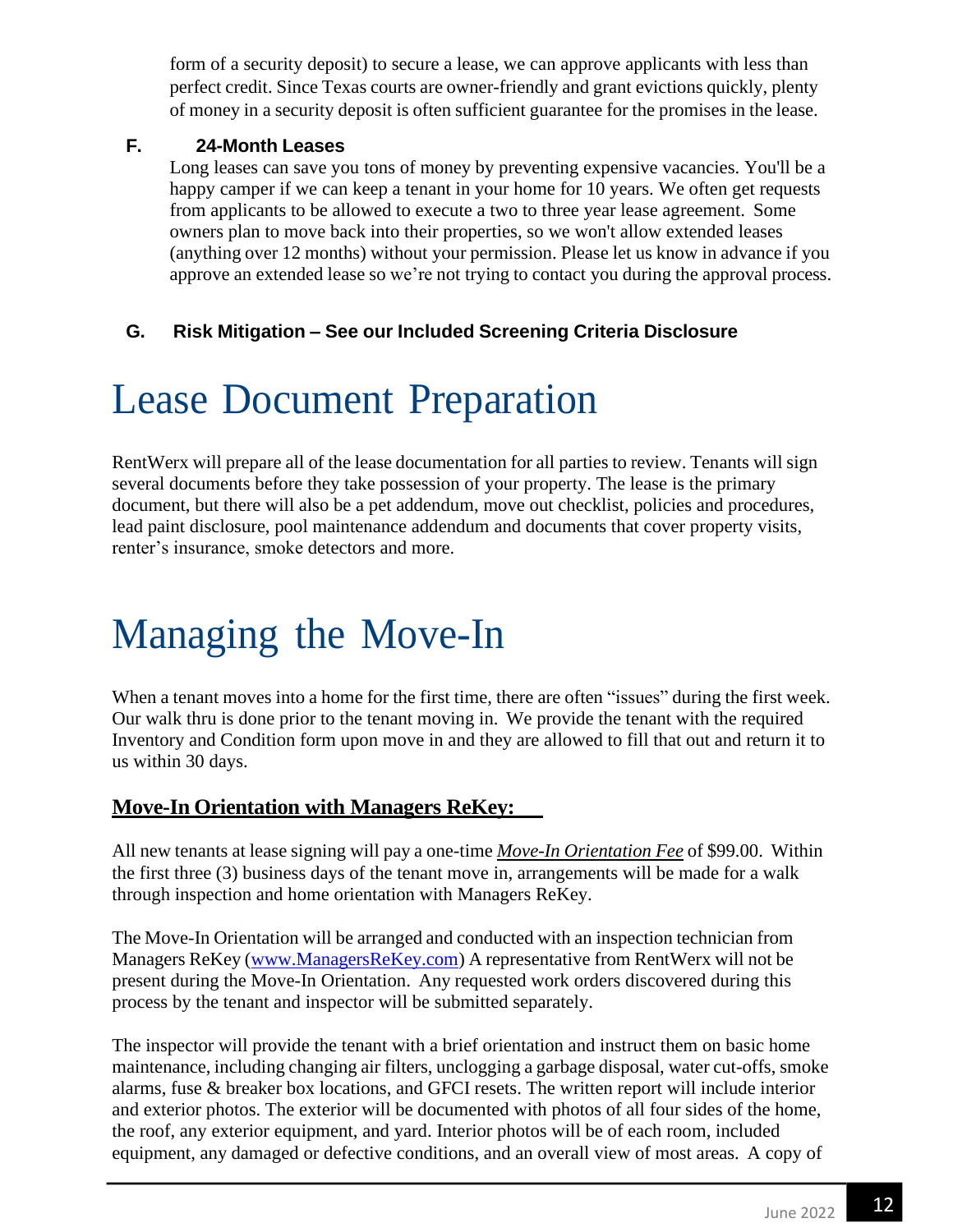this report will be sent to the tenant and RentWerx San Antoino & Austin for record. This Move-In Orientation Inspection **does not** take the place of the required Inventory and Condition Form made available for the tenant to complete at Lease Signing.

OPTIONAL FULL INSPECTION: RentWerx recommends Scott's Inspections.

[\(www.ScottsInspections.com\)](http://www.scottsinspections.com/) as a Texas Real Estate Commission licensed inspection company. They typically conduct inspections on a home for purchase to include a full mechanical inspection of a home from top to bottom. This type of inspection is often required by all lenders during the sale of a home and is an option for all incoming tenants to purchase through Scott's Inspections. Mention scheduling this expanded level of inspection through RentWerx San Antonio & Austin and receive a 5% discount.

#### **A. Re-Key Policy**

Texas Property Code states that all locks will be changed anytime a new tenant takes over a home. It is our policy to complete this task prior to the tenant even occupying the home. Copies of these keys will be kept at our office in a secured location. This is an owner expense and will usually cost between \$100 to \$500 depending on the number of exterior doors that must be rekeyed. Texas law prohibits this charge to be passed on to the tenant in normal circumstances. The home may also need additional security measures installed to meet Texas Property Code.

#### **B. Utilities**

Marketing a property without the utilities on is an impossible task. We've tried it many times and always end up at the same place, frustrated and kicking ourselves for trying it. When utilities are off at move-in, there are repercussions and expenses the owner probably didn't anticipate. **Please make sure the utilities are left on through the move-in.**

#### **C. Uncompleted Repairs / Contingencies**

One of the worst things that can happen when we meet a tenant at the property for a move-in is to find that the property isn't ready. Owners (or their vendors) don't always complete work as they promised or clean up thoroughly, and it causes lots of yelling and screaming. Tenants often arrive with their moving van and don't have the time to clean the home before moving in. We do everything we can to prevent this, including a premove-in wipe down (see E below), but it doesn't always work out the way we hope. When the property isn't ready, or the contingencies are not done as promised by the owner, we often have to take drastic actions, costing the owner serious money. When a tenant moves into a dirty home, or one that has unfinished repairs, they will hold it against us for the life of the lease. We'll do everything we can to make it right, but it usually is an expensive process because we're all scrambling for solutions at the last minute in order to avoid losing the tenant. Remember this: speed always costs more, whether you're shipping packages or calling a contractor or a cleaner to come immediately and finish a repair or clean the home so we can let the tenants take possession. In these situations, we go to work "making it right" and discuss the costs later.

#### **D. Moving in Before the Rent Starts**

We do everything we can to get the tenant to take occupancy as soon as possible even before the actual rent start date. This is good for the owner, so we do it without prorating the rent. Here's why. An occupied home is less at risk of being vandalized; the tenant takes over lawn care at move in; they pick up utility costs from the date of move in and there is less of a chance of them changing their mind and not taking the home. The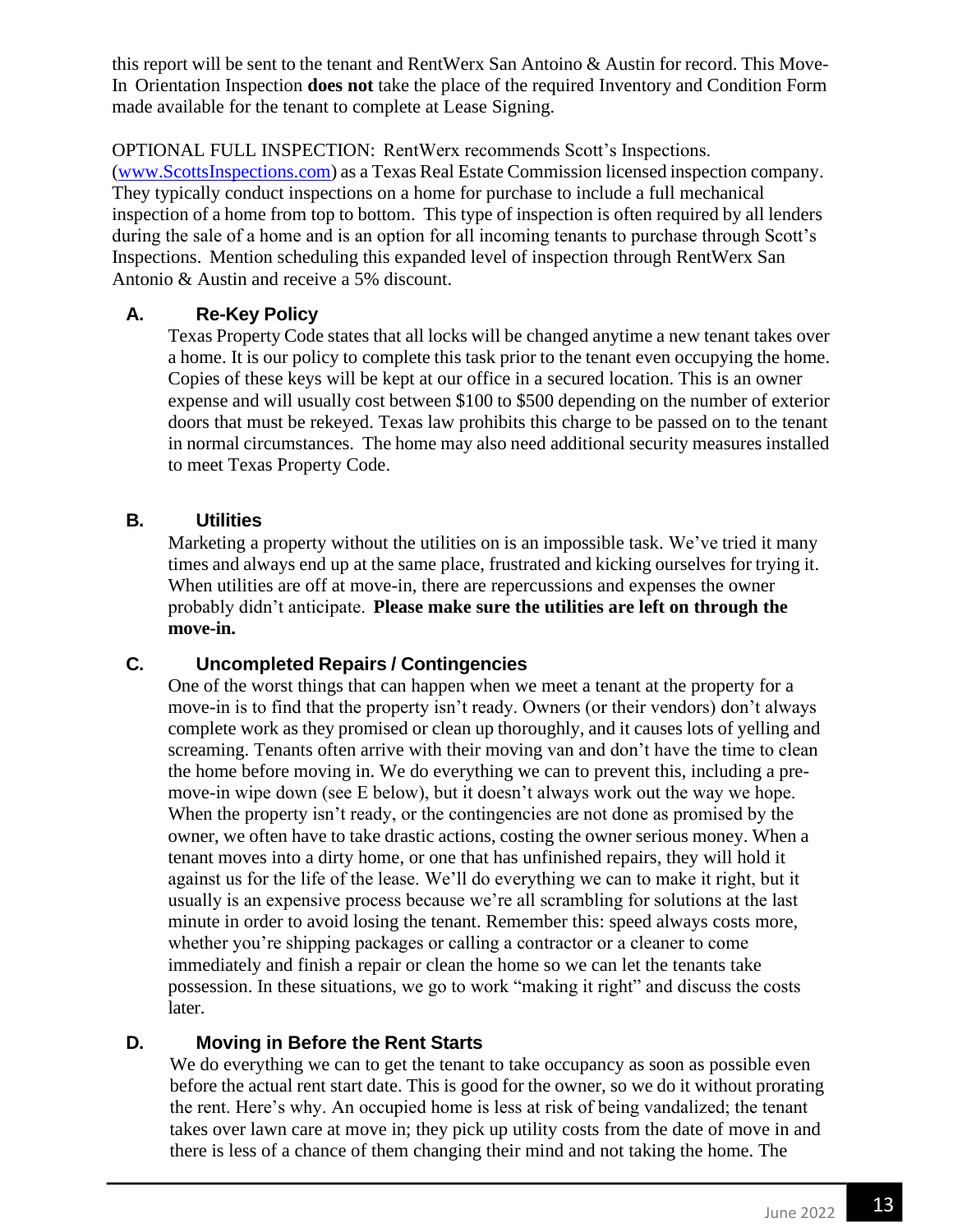sooner we can get them in the sooner we have their security deposit and locked down. We often allow (and encourage) the tenant to take occupancy before the rent begins.

#### **E. Pre-Move-in Wipe Down**

For many years, it was common for us to get ready to move a tenant in and then find the property was not clean and ready to occupy. Dead bugs accumulate in vacant homes, toilets get rancid, cob webs gather, light bulbs die, vendors fail to clean up after themselves and the property gets stale and musty. Tenants expect hotel (white glove) clean, whether they should or not. If we do this badly, and the home is dirty at move-in, renters get really angry and remember the experience until they move out. No one likes to clean up someone else's dirt. We offer a solution to this problem by scheduling a premove-in wipe down just before the tenant is to take occupancy. If the owner agrees to this, we can schedule this a day or two prior to the tenant moving in. Like re-keying, it is done a day or two before the move-in takes place. The cost is generally around \$65 to \$150 depending on just how big (and how dirty) the house is.

**Owner Cleaning Challenges:** Frequently we have owners tell us that they will clean the property before move-in and we don't need to order the previously mentioned wipe down. Everyone wants to save money and the DIY method is often preferred. Here's the problem: everyone has a different idea of what clean is and people are satisfied with different levels of clean. To some, cleaning once a month is good enough while others clean every day. Since we can't attempt to match tenants with owners of the same cleaning standards, we have to use a neutral standard we can all agree with. That standard is "hotel clean." When you check into a hotel room and find dirty mirrors, toothpaste on the counter, Q-tips in the waste basket, and mud on the floors, you demand another room, and so you should. "Hotel clean" means leaving no evidence of the previous occupant.

If you tell us you'll do the cleaning and the property is not "hotel clean" when we arrive to do the move-in inspection, we'll call a crew to make it right before we turn it over to the tenant. Also, if we promised the tenant a move-in on Saturday and the home isn't ready, we may have to put the tenant up in a hotel on your dime until the cleaners can get there on Monday. Most tenants arrive to the move-in inspection with their truck full of stuff and movers ready to set up house.

Having the property clean and ready for the move-in is one of our highest priorities and should be yours as well. The move-in can be a pleasant experience or a horrible one and will set their expectations and attitude toward the home, manager and owner for the rest of their stay. Let's work together to welcome the tenants to a clean and safe place to live.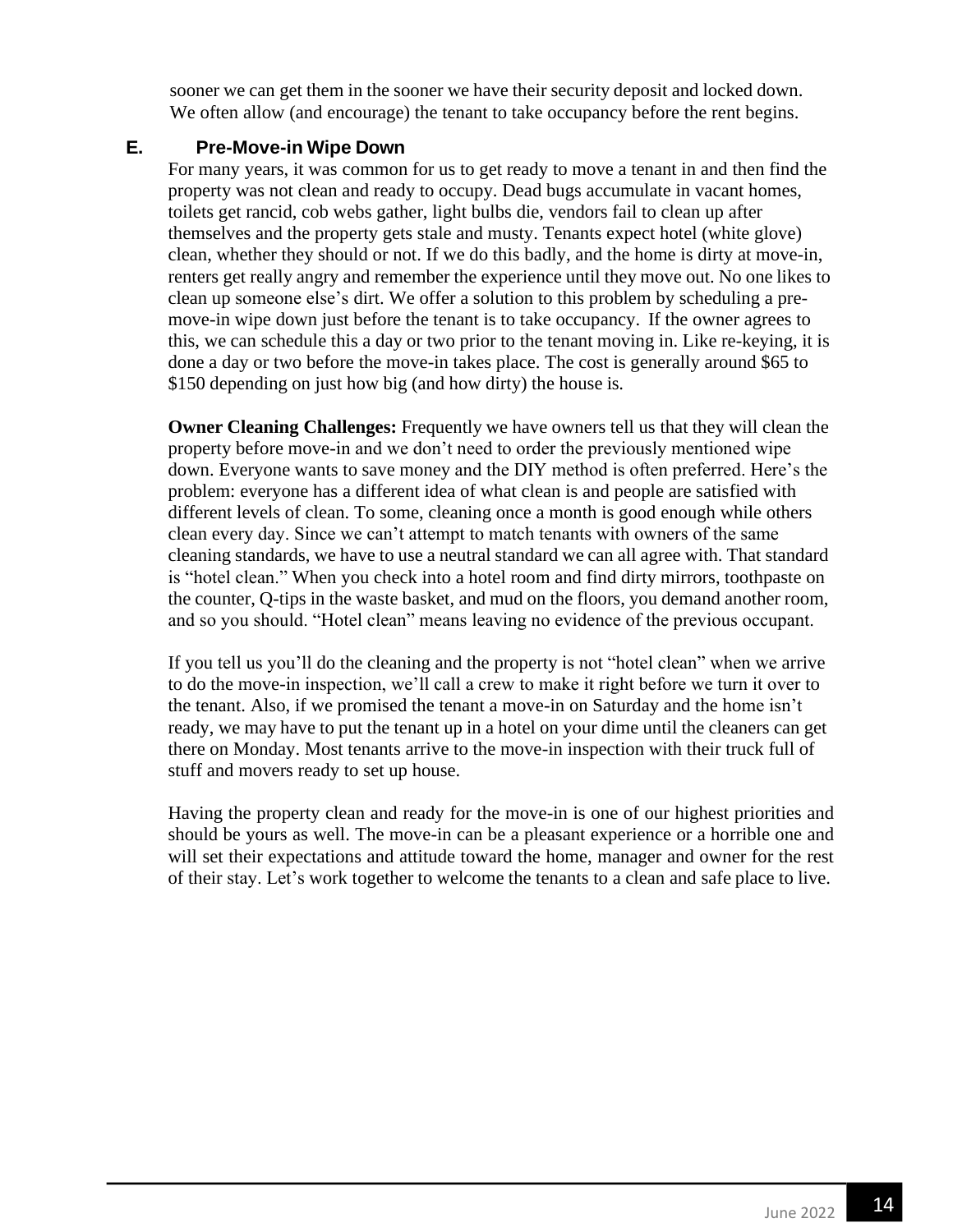**This nextsection is broken down into Managing the Money, Managing the Owner, Managing the Property, Managing the Tenant and Managing the Move-out.**

# Managing the Money

One of the main parts of our job is managing the money. As noted above, we do this through our property management software in accordance with the Texas Real Estate Commission.

#### **A. Free Double Security Deposit Guarantee**

RentWerx offers a "Preferred Tenant Program" to assist in marketing your home For Rent by easing the burden of up-front expenses that tenants incur while moving. This program allows tenants to OPT IN to a monthly fee in lieu of paying a standard Security Deposit, which has customarily been equal to One Month's Rent. Should an applicant sign up for the Preferred Tenant Program and OPT OUT of paying an all up front Security Deposit, RentWerx offers all Owners the Free Double Security Deposit Guarantee. This program will offer to repair or reimburse Owner for damages caused to the home by the tenant above normal fair wear and tear, up to the amount of 2 times  $(2X)$ the Monthly Rent. This amount will be limited to \$5,000 per home, per incident. This excludes pet damage covered in our Free Animal Protection Guarantee and / or damage caused by an authorized Service Animal per the Fair Housing Guidelines.

#### **B. Collecting Rent**

Collecting rent is one of the most tedious processes in being a landlord. We take the burden and documentation out of that process for our owners with the assistance of online bill payments and the best software available in the property management industry.

#### **1. Due Date**

The due date is always the 1st of the month. If the tenant moves in during the middle of the month, their rent will be pro-rated. Texas law requires a grace period for rent payments. They are due the  $1<sup>st</sup>$  – and late the  $5<sup>th</sup>$ !

#### **2. Late Date**

Rent is always late the 5th of the month in accordance with Texas law that states a grace period must be given. Our software allows us to track exactly what day and time the owner has paid rent through our online system. Currently around 90% of our tenants are paying online. We push rent collection hard because most owners are making a mortgage payment and pressing the tenant for the money and getting it to the owner is a high priority.

#### **3. Late Fee**

The late fee is 12% of the monthly rent and is assessed on the 5th of the month. As stated above – their grace period goes to midnight on the  $4<sup>th</sup>$  of each month in accordance with Texas law. We make the late fees 12% of the rent so it is uniform across the spectrum of renters. Any late fees collected will go to the property manager as stated in the property management agreement.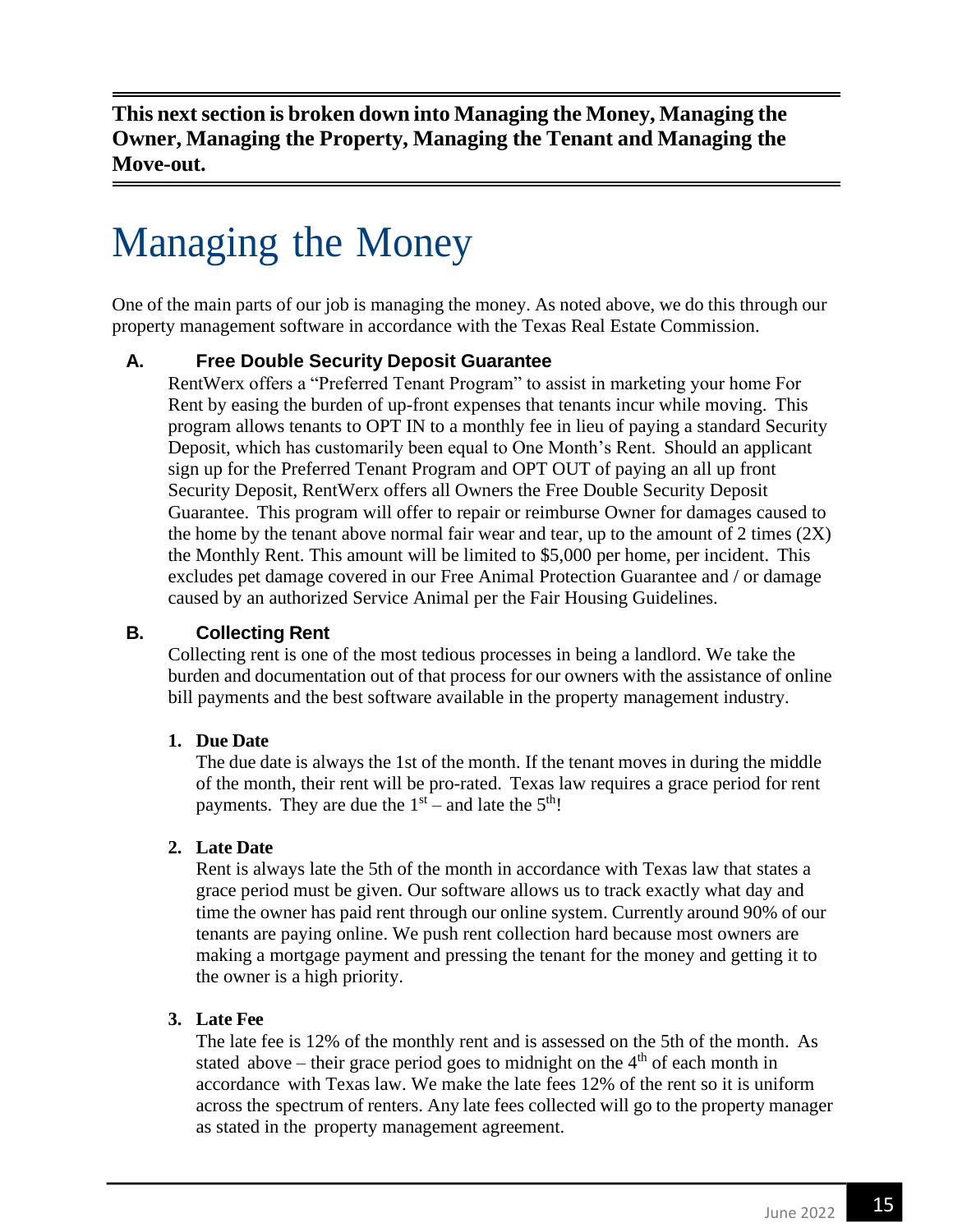#### **4. Notice to Vacate**

A Notice to Vacate is posted on a delinquent tenant's door between the  $5<sup>th</sup>$  to the  $8<sup>th</sup>$ of the month depending on the timing of rent not being collected. This is the first step in the eviction process as we are required to give the tenant at least a ONE day notice to vacate, in writing, with a confirmed delivery.

#### **5. Filing with the County**

Once the Notice to Vacate is posted, the next business day an eviction will be filed with the Justice of the Peace or county where the home resides in. This begins the eviction process and we file this quickly because the process takes time and we don't want the tenant to get too far behind if we have to eventually put them out of the home. The cost is typically \$100 to \$200 depending on the county. Tenants are allowed to pay that cost in an effort to catch up on the rent. You'll see this charge on your owner report until we get it from the tenant, unless you participate in the RentWerx Eviction Assurance Program. Ask us about that program for more details.

#### **6. Attending Court**

Court costs are very reasonable in Texas because we have a good small claims court system. We can attend court on your behalf so you don't have to hire an attorney. We charge a whole lot less and no real legal expertise is required. In most cases, the tenant does not show up – and even if they do show up – non-payment of rent is not tolerated by the courts for any reason. You'll be kept in the loop every step of the way. These costs are also covered by our Eviction Assurance Program.

#### **7. Writ of Possession**

Once the judge grants the eviction for non-payment of rent, which they always do, the next step is to arrange the Writ of Possession. This is executed by the Justice of the Peace's police force – the Constable, or by the county Sheriff depending on the jurisdiction. The cost of filing the Writ of Possession is between \$100 to \$250 depending on the location of the home and the jurisdiction it is in. Once the Writ is filed, a law enforcement officer will contact us to arrange an appointment to remove the tenant from the home. An occupancy check is often conducted a day prior to that to find out if a crew needs to be hired to assist in removing the tenant. RentWerx Eviction Assurance Program may cover this cost.

#### **8. Cash for Keys**

Once the judge has order the tenant to move, it can take one to two weeks for the sheriff or constable to arrange an appointment with us to meet at the home. When they do meet us there, we have to hire a crew to move the tenant's belongings to the curb – but only during good weather! If it rains, the law enforcement officer will delay that appointment as Texas law states we are not allowed to move a tenant's possessions to the curb during any type of bad weather (rain). Often, we are able to accelerate the tenant's move out in exchange for some cash. This will be the owner's call to make, but the idea is to get possession under controlled conditions from the tenant instead of waiting for the sheriff to evict them. We find that when we do this, we get the property back in better condition, often weeks before the sheriff or constable can arrive. We also get keys and garage door openers back and know exactly when the outgoing evicted tenant is moving, instead of being surprised. Since we're spending your money to entice them to leave peacefully, this will be your decision to make, not RentWerx. Costs generally run \$100 to \$250 for this.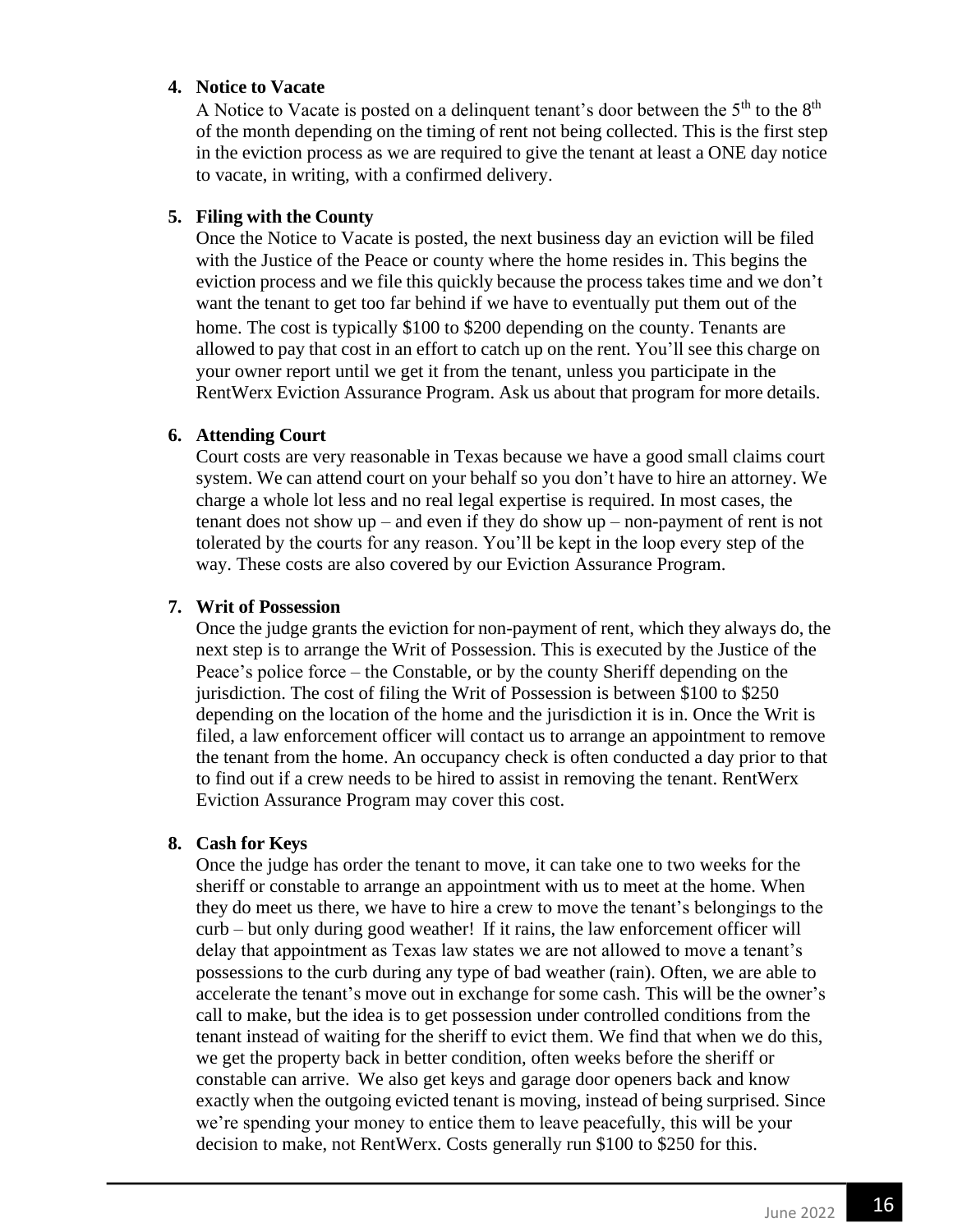#### **9. Executing a Writ of Possession**

If a Writ of Possession has to be fully executed, the Sheriff or Constable will make an appointment with us to meet them at the home with a locksmith, and a moving crew. The officer will watch the locksmith break in (or we use our key), and they will then clear the home of any occupants. Whatever stuff left behind of any value, at the officer's discretion, will need to be moved to the curb. The expensive part is having a moving crew ready to empty out the possessions still left in the home. Our Eviction Assurance Program may cover this cost.

#### **10. Re-Keying**

Immediately after the sheriff or constable has finished the put-out, we will need to rekey the property. This expense may be covered by the Eviction Assurance Program, or be charged to the owner as an expense.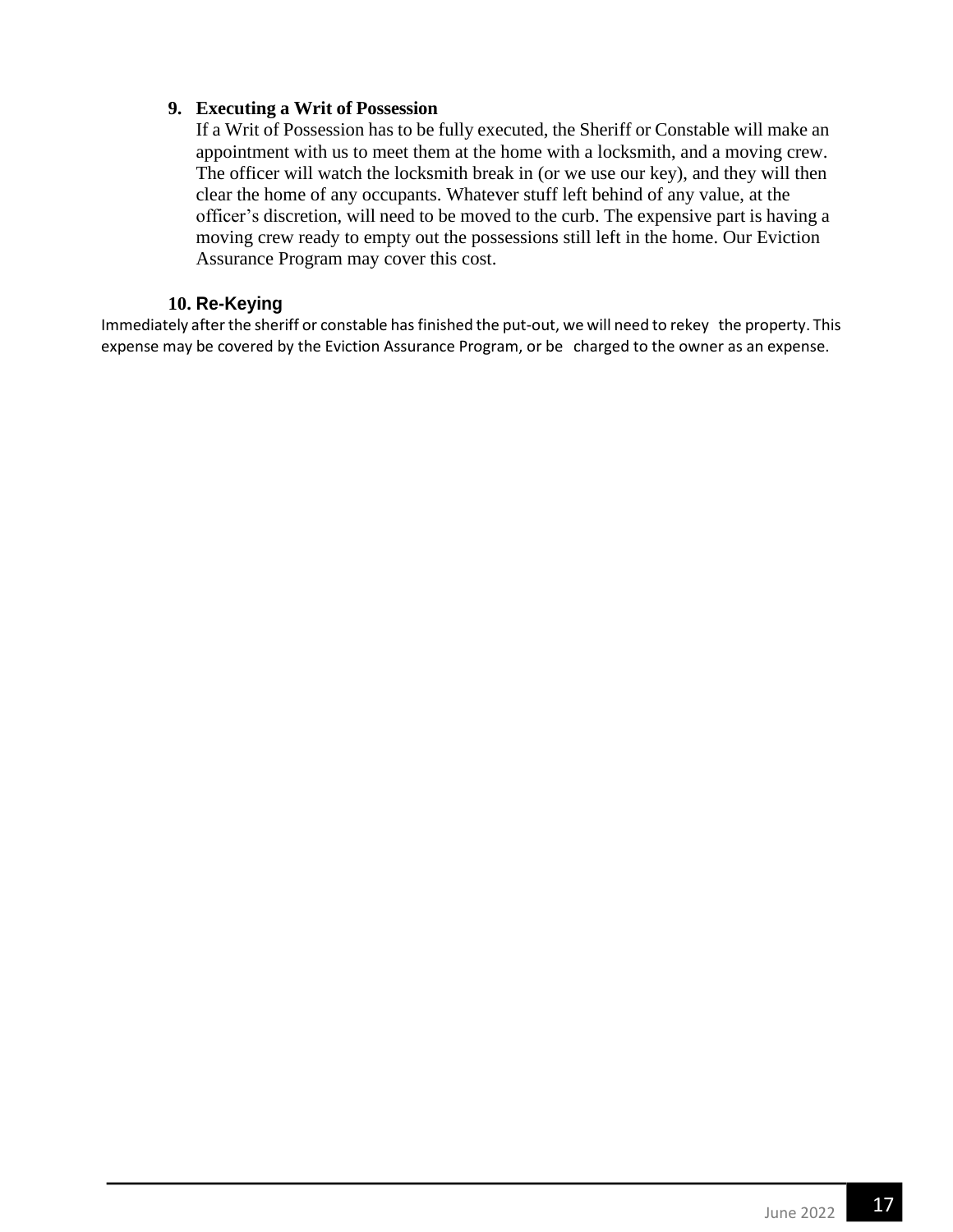### **C. Sample Owner Statement – Sent Each Mont**

| RentWerx San Antonio<br>21222 Gathering Oak<br>Suite #103     |                          |                   |                  |                                                                        |          |                                                       |                    |  |
|---------------------------------------------------------------|--------------------------|-------------------|------------------|------------------------------------------------------------------------|----------|-------------------------------------------------------|--------------------|--|
| San Antonio, TX 78260<br>(210) 497-8686<br>www.RentWerxSA.com |                          |                   |                  |                                                                        | RENTWERX |                                                       |                    |  |
| Lucas Bishop<br>1909 Armor Ct<br>Servern, MD 21144            |                          |                   |                  |                                                                        |          | <b>Owner Statement</b><br>Nov 01, 2017 - Nov 14, 2017 |                    |  |
|                                                               |                          |                   |                  | 634 Point Springs - 634 Point Springs, San Antonio, TX 78253           |          |                                                       |                    |  |
| <b>Property Summary</b>                                       |                          |                   |                  |                                                                        |          |                                                       |                    |  |
| Beginning Balance<br>Cash In                                  |                          |                   |                  |                                                                        |          |                                                       | 200.00<br>1,599.00 |  |
| Cash Out                                                      |                          |                   |                  |                                                                        |          |                                                       | $-14.00$           |  |
| <b>Owner Disbursements</b>                                    |                          |                   |                  |                                                                        |          | $-1,585.00$                                           |                    |  |
| Ending Cash Balance                                           |                          |                   |                  |                                                                        |          |                                                       | 200.00             |  |
| Property Reserve                                              |                          |                   |                  |                                                                        |          | $-200.00$                                             |                    |  |
| <b>Net Owner Funds</b>                                        |                          |                   |                  |                                                                        |          |                                                       | 0.00               |  |
| <b>Transactions</b>                                           |                          |                   |                  |                                                                        |          |                                                       |                    |  |
| Date                                                          | Payee / Payer            | Type              | Reference        | <b>Description</b>                                                     | Cash In  | Cash Out                                              | Balance            |  |
|                                                               |                          |                   |                  | Beginning Cash<br>Balance as of<br>11/01/2017                          |          |                                                       | 200.00             |  |
|                                                               | 11/01/2017 Genaro Castro | eCheck<br>receipt | $5030 -$<br>C472 | Rent - November<br>2017                                                | 1,591.00 |                                                       | 1,791.00           |  |
|                                                               | 11/01/2017 Genaro Castro | eCheck<br>receipt | $5030 -$<br>C472 | Convenience Fees -<br>November 2017                                    | 8.00     |                                                       | 1,799.00           |  |
| 11/02/2017                                                    | RentWerx San<br>Antonio  | Check             |                  | Eviction Assurance -<br>11022017 Eviction Assurance -<br>November 2017 |          |                                                       | 6.00 1,793.00      |  |
| 11/02/2017                                                    | RentWerx San<br>Antonio  | Check             |                  | Convenience Fees -<br>11022017 Convenience Fees for<br>11/2017         |          |                                                       | 8.00 1,785.00      |  |
| 11/07/2017                                                    | <b>Heather</b><br>Bishop | ACH<br>payment    |                  | Owner Distribution -<br>Owner payment for<br>11/2017                   |          | 1,585.00                                              | 200.00             |  |
|                                                               |                          |                   |                  | <b>Ending Cash Balance</b>                                             |          |                                                       | 200.00             |  |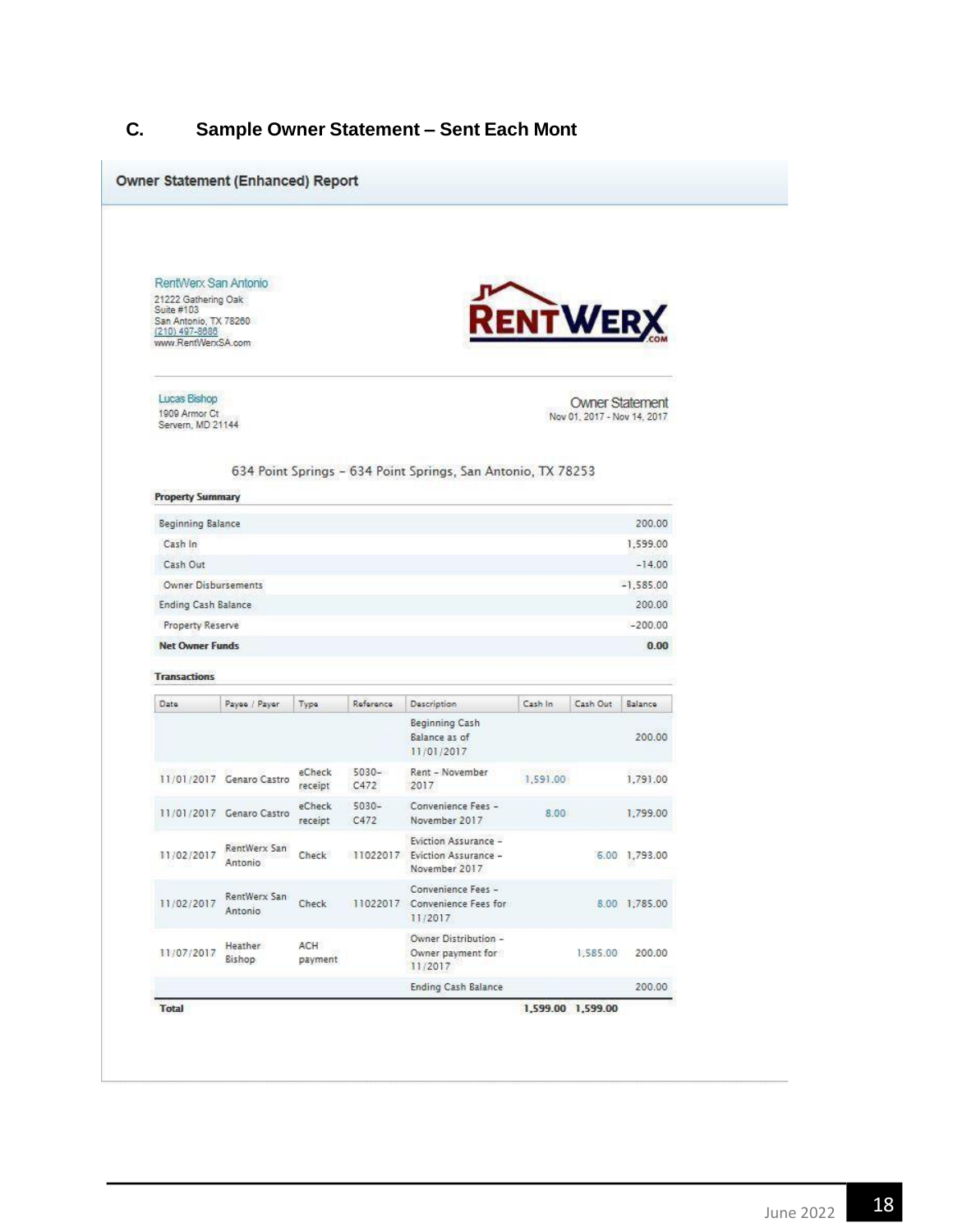#### **E. Distributing Owner Draws**

Owners will receive their money somewhere around the  $10<sup>th</sup>$  of each month.



#### **F. Reporting to the IRS (1099's)**

For 15 years the IRS has required that all professional property managers issue a 1099 to them (and you) by January 31st of each year for any money we collected on your behalf from the tenant that year. Much like an employer, we are required to report income we received on your behalf. Your monthly owner's report will account for most of your expenses on the property for that year and you'll show those expenses on schedule E of your tax return.

#### **G. Anticipating Vacancy Expenses**

We've had enough vacancies over the years to be able to predict pretty closely what it will cost to have a tenant move out. Once you understand the costs involved, it makes sense to keep the property in great condition and help us keep the current tenant there. Property damages are just a part of the vacancy costs. When you add to the expenses re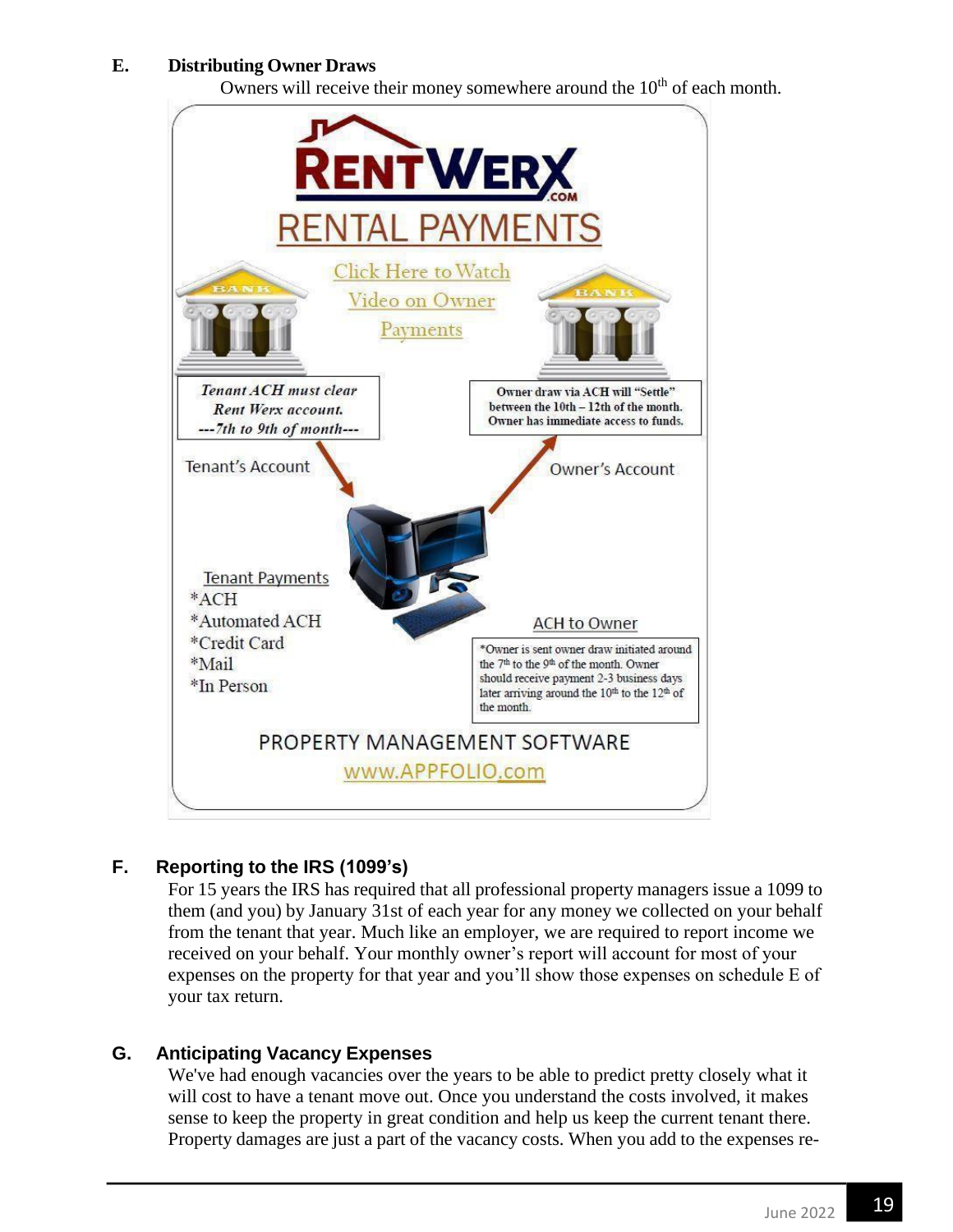rent costs, utilities, lawn care, advertising and pest control you figure out pretty quickly that keeping a tenant in the home is very important.

# Managing Owner Relationships

#### **A. Authorization**

During your time with RentWerx, from time to time we will need your authorization to make decisions that are outside our scope of authority. We'll do our best to leave you alone and manage the property, but occasionally we will need you to make a decision about such things as the appropriate action to take when a tenant is discovered to have an unauthorized pet or extra roommates; whether you want to repair the 8-year-old dishwasher for \$195, or replace it for \$350; and spending money over the \$300 reserve, to name a few examples. Many times an email is sufficient authorization, but occasionally we'll need something more formal. Most of the management decisions are small and we'll make them ourselves, but when confronted with larger issues, we'll contact you personally.

#### **B. Renewing Agreements**

The real estate licensing board requires that we keep the management agreements current without clearly defining what "current" means. Some managers ask owners to complete new owner agreements every year. Our attorneys have assured us that this isn't necessary. As a general rule, we may ask you to renew your owner paperwork every three to four years. Generally, it's done between tenants. We have the agreement online so it's not a big hassle, but every once and a while we'll need you to update another management agreement. We'll notify you in writing when it's needed.

#### **C. Foreclosures**

When owners can't make their mortgage payment, they usually don't call us and tell us to stop collecting rent. They usually take the rent and hope the lender takes a long time to complete the process. As unfair as this is, people do funny things when they are financially stretched. Usually we find out about a foreclosure when the tenant calls screaming about the letter they got from the lenders attorney demanding they move and threatening eviction. Since the tenant's only contact regarding the property is RentWerx*,*  we get the brunt of the anger and accusations. They often accuse us of protecting the owner and cooperating with them in scamming the renter. Their life is turning upside down and they want to vent, file grievances with the real estate commission, TAR, and say nasty things about us on the internet. We get beat up; the owner gets to keep the money and the tenant must move.

In May of 2009, in response to all the foreclosures on rented property, congress passed the "Renters Rights in Foreclosure Act" mandating that the tenant be allowed to stay in a foreclosed property until the end of their lease term. Lenders are ignoring this law and ordering their representatives (the foreclosure attorneys) to get the tenant out, whatever it takes. Renters are not strong enough to fight the attorney so they pack up and move out, mad at the world, the owner, but particularly at RentWerx. There is nothing fair about any of this. The owner's credit is destroyed, RentWerx reputation is trashed, the renter is in upheaval, and the lender takes a bath on the property. There is no upside and there's nothing we can do to change it. RentWerx charges a \$650 termination fee on foreclosed properties.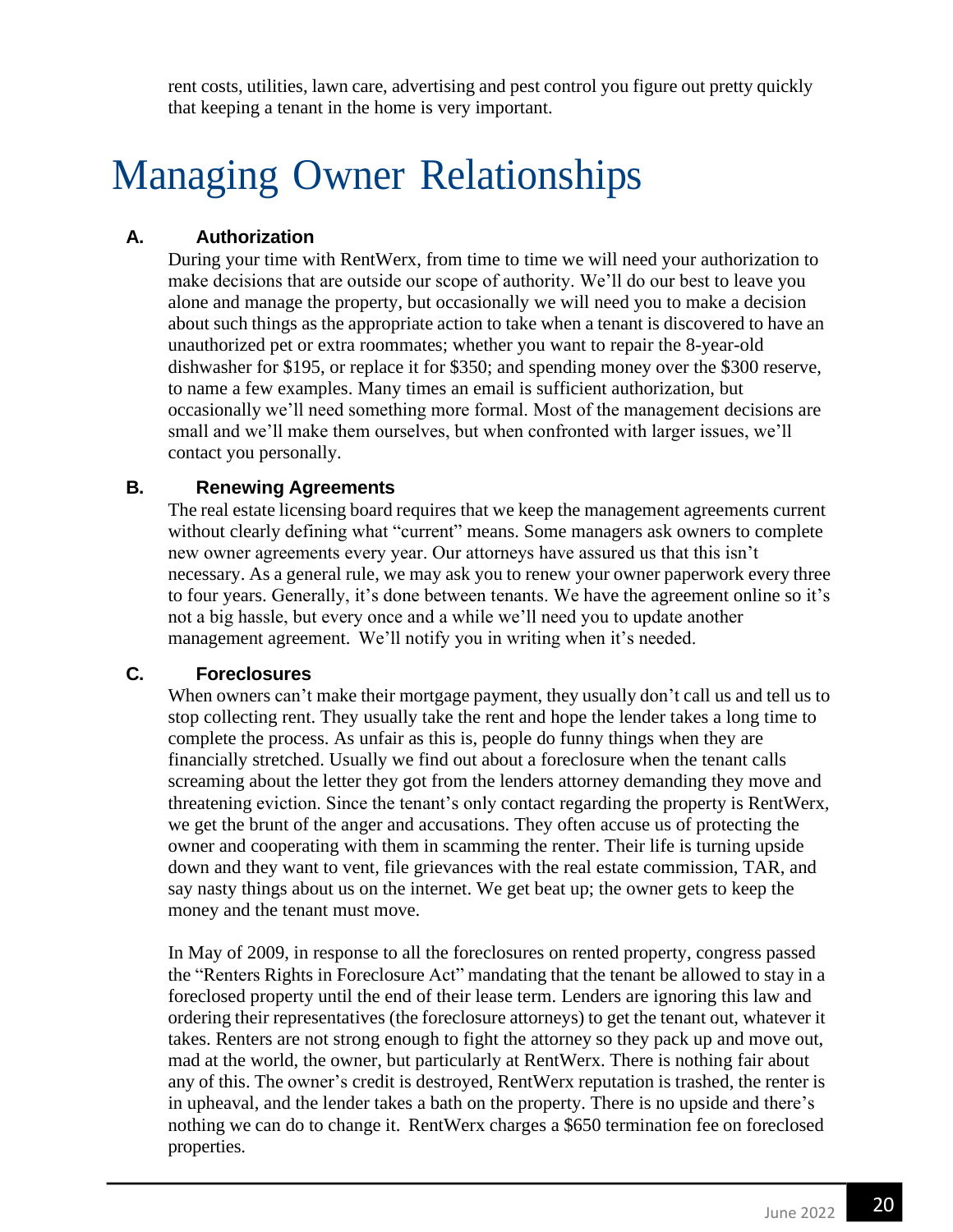# Managing the Property

#### **A. Managing Maintenance Issues**

Managing the physical condition of the property is one of our biggest tasks. This is where most of the stress comes from as we balance habitability and money issues. We have to be sensitive to mold, electrical problems, plumbing, ceiling fans, septic tank backups, rodents, dishwashers, A/C systems and the quality of the air, the water, the gas and power. Judges and court systems hold us to a high standard when it comes to our duties to provide a safe and habitable place to live, as do the people living in these houses. In their minds, safety of people overrides safety of the property and cost to the owner, so we manage with that standard in mind. Tenants are not a protected class, but they are a favored class when it comes to managers keeping their safety as a high priority.

#### **B. Maintenance Priorities**

Resident maintenance issues are handled in the order in which they are submitted with the following response times as guidelines. Here is how we present this to our residents.

#### **Category 1: Emergency Maintenance**

**Emergency defined:** Anything relating to the property under the lease that is threatening to life, health, or the property. Fire (please call 911), flood, sewage back-ups, gas odors (please call gas company), broken water pipes, tree falling on house. **Target: 5 to 8 hours**

#### **The Following are NOT Emergencies**

Refrigerator out; locking yourself out of the house; power or gas off; a/c out and the property has two (2) a/c units; oven not working; water heater out. These issues may be inconvenient, uncomfortable, and aggravating, but they are not emergencies. RentWerx is not liable for loss of food caused by appliance breakdown or for damaged belongings due to water leaks. Please make sure that you have adequate renter's insurance to cover unforeseen personal losses.

#### **Category II: Urgent Maintenance**

Broken windows; plumbing repairs (not clogged toilets... see notes below); loose railings; wobbly decks; electrical problems. **Target: 2-4 business day service**

**Note:** during peak seasonal months, target response times for heat and air may be subject to delays due to contractor overload.

#### **Category III: Normal Maintenance**

Appliance repair, garage repairs, leaky faucets. **Target: 4-8 business day service**

#### **Category IV: Non-Essential Maintenance**

Fence repair, gutter cleaning, garage door remotes. **Target: 30-day service** 

#### **Category V: Not a Habitability Issue**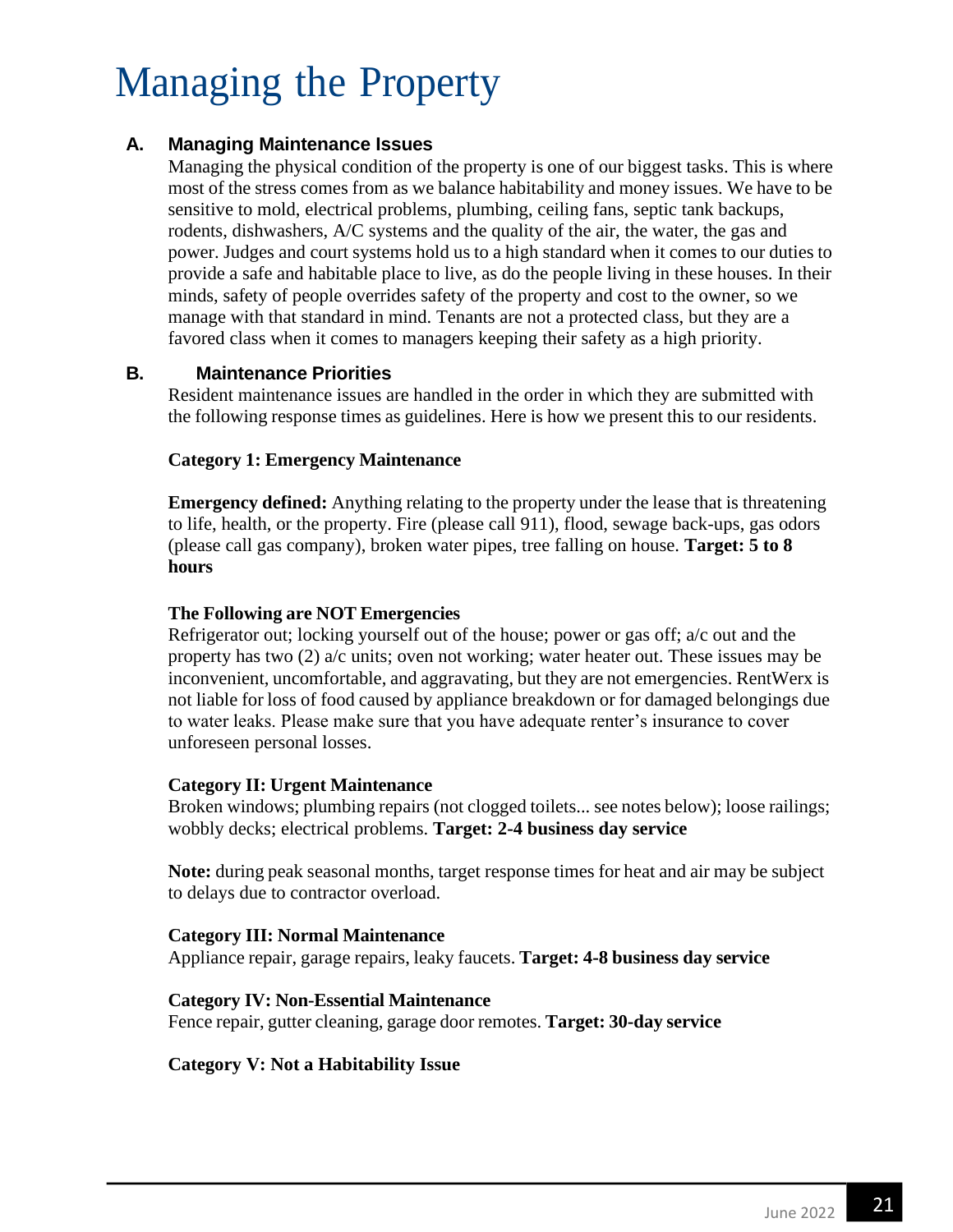Screens; broken lattice; power washing; broken window shade; broken tree limb; missing door stopper; missing door knob; all light bulbs including stove, chandelier, and refrigerator; and fireplace gas keys. **Target: Point these items out during next property visit or bring up at lease renewal time. These items may not be approved for repair by the owner.**

#### **C. Maintenance Spending Limitations**

No one wants to give their property manager an open check book, and we don't want one. That being said, we also can't contact the owner every time something needs to be repaired. The management agreement has a \$400 ceiling on repairs we can order without waiting for your response. We'll let you know by email when a maintenance request comes in, but often just as an FYI. Where we get into trouble with this limit is during weekends, holidays, and on A/C units. As a practical matter, we exceed that limit from time to time out of necessity to save the owner money in the long run. A great example would be an after-hours plumbing call, or a Sunday A/C call.

**Note: This spending limit does not apply to emergencies, move-in contingencies (cleanliness), or habitability issues.** Occasionally, not often, there is a heavy storm, burst water pipes, flood, fire, A/C out in 95-degree weather, heat out in 35 degree weather, sewer backup, etc., and we must respond immediately. We will sometimes have to make a "command decision" based on the information we have, and the situation in which it comes up. During those repairs for emergencies, we have a limit of \$750 for any single repair without your approval. We know we are ultimately accountable to you for using good judgment. However, sometimes we just have to use common sense when managing your property. The day we abuse this is the day you'll find another manager, so we understand our limits and want to handle your home as best we can.

#### **D. Minor Maintenance Issues**

Before the tenant moves in, they agree to handle regular, everyday issues around the house themselves like flipping GFCI switches, changing out light bulbs in two-story foyers, resetting garbage disposals, etc. Some tenants are accustomed to living in an apartment community with maintenance personnel around to change their light bulbs and help them move the grill. We've dealt with this long enough to know what we can pass on to them and what we should respond to.

#### **E. Lawn Care**

We would love to assure you that tenants will keep the lawn manicured like you did, but in reality, we cannot. The lease calls for them to provide their own lawn care, but most tenants do not think like owners in this regard. Getting them to mow is about all you can expect, and sometimes it is difficult to get them to do that. The real problem is when there is an active HOA going around counting weeds and taking photos a sidewalk line that was not perfectly edged. Generally, lawn care isn't a problem as much as, trimming shrubs, edging and watering.

#### **F. Property Visits and Charges**

We do an annual visit to the property by appointment with the tenant. This is completed AFTER a property survey has been done by an inspector and before any sort of lease extension is approved. The owner will receive a complete report from this inspection and that cost is passed along to them (\$95 per inspection). If you ask us to make a special trip (owner-requested trips) to meet an appraiser, a relative, your contractor, the HOA manager, etc., to check on utilities, to see if your vendor is finished, to see if the hail storm did any damage, to pick up your mail, or to see if you left your lights on, there will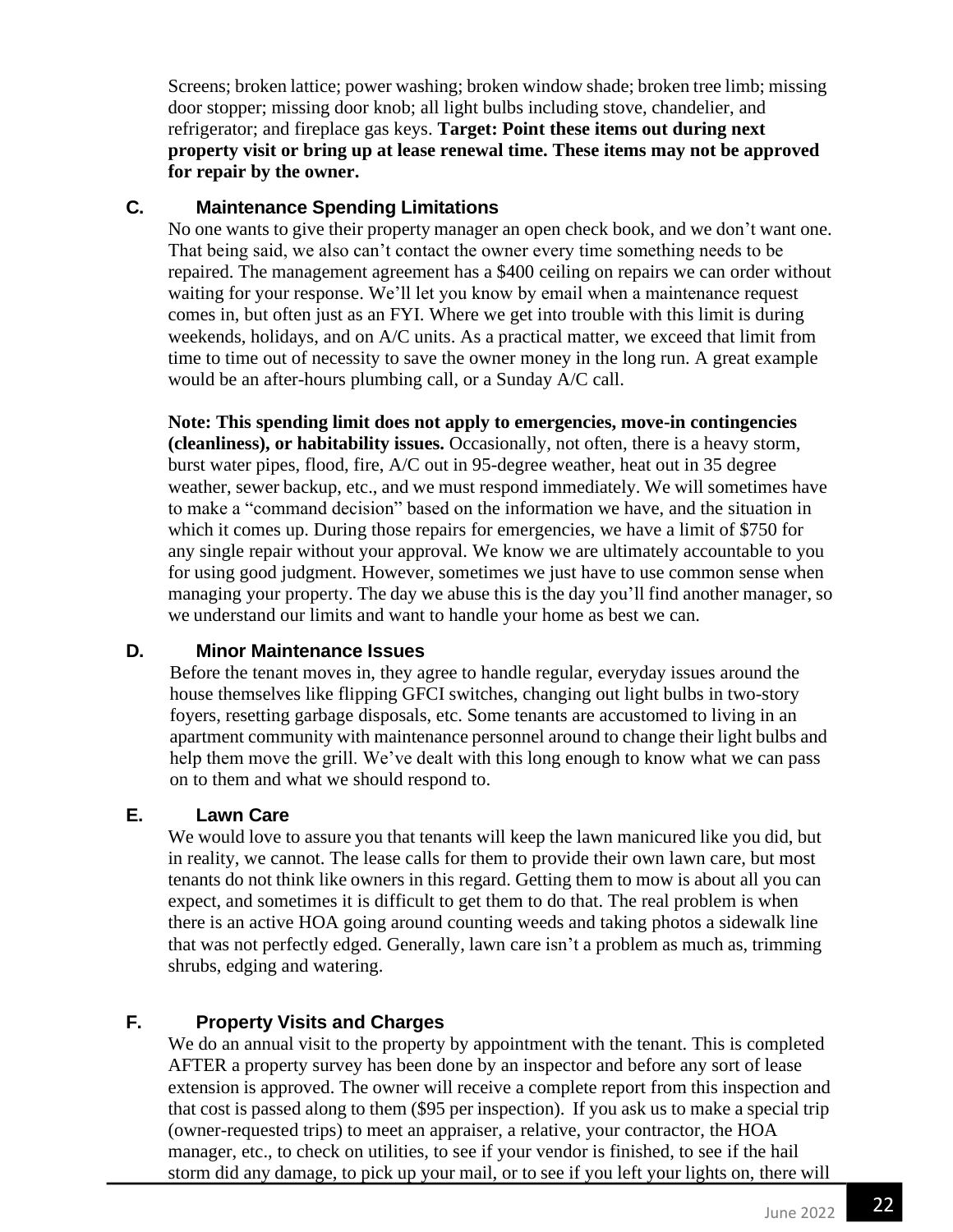be a trip charge. San Antonio & Austin traffic often causes a "quick property visit" to take about an hour each way, plus time at the property and gas. We try hard to avoid unscheduled trips, but we don't want to say no when asked by the owner to do something special.

#### **G. Emergency Maintenance Phone System**

Occasionally a tenant calls with a true maintenance emergency, which requires immediate attention. When they call into our system 24/7 to reach EZ Repair and speak to a live person regarding the repair needed. When the home is flooding from a burst pipe, or the AC unit has quit working in 98-degree heat, we need to provide on-the- spot service. Weekend service calls are pricey, but some things just can't wait until the next business day.

#### **H. Handling Your Own Maintenance**

Most owners hire a manager because they don't want direct involvement with the tenant in the property. However, some owners have a tool belt and like to tinker around the house to save a little money. When the property is vacant (and anytime on exterior issues) you are free to do whatever you like. While the tenant is occupying the property, we will handle all interior maintenance. There are liability and common-sense issues that drive this policy. We understand your neighbor is your best friend and can fix that leaky toilet – but what if the tenant's purse comes up missing, or the neighbor hurts himself while in your home fixing your toilet? Can you see the potential pitfalls in this? We can.

#### **I. Home and Builder Warranties**

Home warranties are a curse to professional property managers. When an owner puts us in charge of maintenance and then transfers repair issues to another company (a warranty company), the outcome is often a stressful situation that is impossible for us to manage. Home warranties were designed for owners who live in the property and who will cooperate with the warranty company vendors. Tenants aren't quite as responsive, so warranty company vendor calls are hard to manage and cause lots of tenant hostility. You're paying us to manage maintenance, so let us do it for you. Buying a home warranty just makes it more difficult. If an owner demands to work with a home warranty, we can accommodate as much as we can – but we will have to charge an additional fee of \$45 per occurance for the added work. See our FAQ's for further reallife stories on the failings of these home warranties for landlords.

#### **J. Tenant vs. Owner (Manager) Responsibilities**

We take pains at the move-in to clarify exactly what the tenant can expect from us in the way of maintenance response. Sending a vendor to the property is expensive, so this is not an option for every call. For example, a dead limb hanging over the fence is relevant, but it probably doesn't justify a special visit. In most cases, we assure the tenant that we'll address these minor issues at the anniversary date or that we'll look at it next time we're at the property. Keep in mind, every time someone goes to the home – it incurs cost. We try to mitigate that cost by deferring the very minor requests to a later date such as during the annual walk thru.

#### **K. Regular Maintenance vs. Replacements, Renovations and Remodeling**

Clearly, we are responsible to oversee normal maintenance breakdowns and regular repairs as a part of our management fee. We separate these issues from the larger projects of renovations, full paintings, replacing carpet, roofs, siding and appliances. All property managers put limits on what they do for their monthly fees. RentWerx has established \$500 as our benchmark of what we do with no extra fees added. For anything over that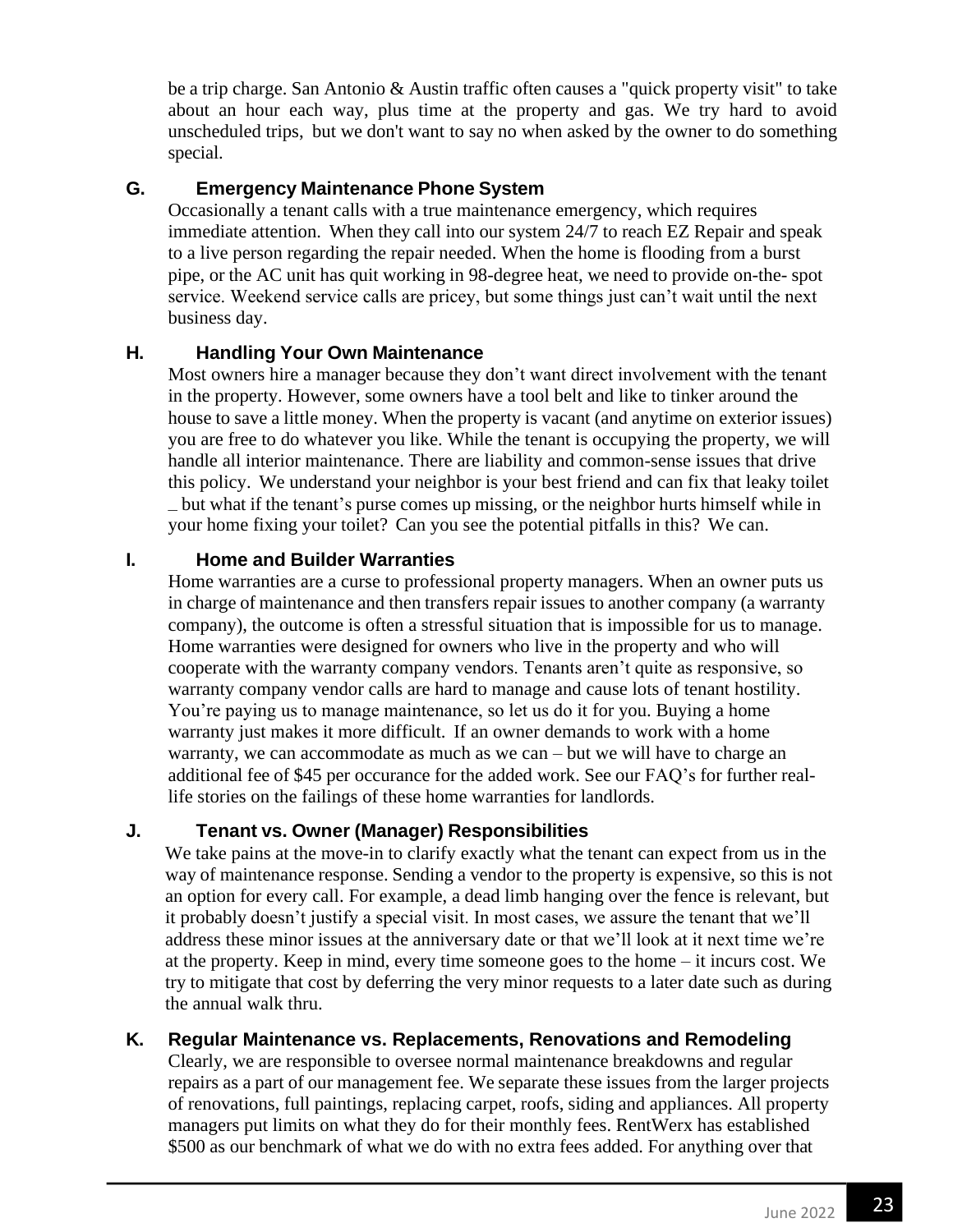amount (large jobs), we add 10% with a \$65 cap to cover the cost of getting multiple quotes.

# Managing the Tenant

A major part of our job is interacting with the tenant. We believe the more you know about how we manage tenants, the better you'll appreciate and enjoy the benefits of your anonymity. Our motto for the tenants is "clean and safe." Here are just a few topics for discussion.

#### **A. 30-day Auto Renewal**

Unless the tenant is given a 30-day notice by the landlord, or vice versa – the lease is extended automatically on a month to month basis until an extension is signed or one party provides the other party with a 30 day notice to end the lease. Keeping a renter in the property and paying rent for a long time is an important strategy, and we work hard to make that happen. If you want to move back in or sell the property, you must put your wishes in writing to us long before the 30-day timeframe from lease end so we can offer plenty of warning to the tenant.

#### **B. Rent Increases**

We recommend 12 month leases that will give the owner flexibility in a number of different ways: 1) They can raise the rent at lease end, 2) They can move back in, 3) They can sell the home, or 4) They can kick the tenant out and look for another tenant. A standard rental increase of 2% is written into all leases so the tenant will be aware of an increase from the beginning. If a larger rent increase is being considered, the past 12 months will need to be reviewed to get a feel for what type of tenant has been in your home. In addition, we will look at market conditions, vacancies, and needed repairs in making that decision.

#### **C. Lease Renewal Process**

The last thing you want is a vacancy. Therefore, it makes sense to reward your property manager for keeping the renter for another year. We start earning the renewal fee the day we move the tenant into the property. We work all year to get our tenants to renew and we celebrate when they do: Mission accomplished! The standard renewal rate is \$275 and your Portfolio Manager will be given a split of this fee.

#### **D. HOA Challenges**

One of the more recent challenges with renters is having an overactive HOA manager. If owner dues are not paid, or if someone violates their rules, they can fine owners, harass them with constant letters, and even try to file liens against an owner. Some HOA managers are convinced that renters are the curse of the community and bring down property values for other owners. They love to harass tenants and do what they can to drive them (and their landlords) out of the community. We have to work together on this so you must stay involved. We'll need your help if your HOA gets ugly.

The most common occurrence we see from HOA's are letters sent to owners for one of the following: 1) The lawn needs to be mowed and trimmed. 2) The trash cans are still in sight from the street on non-trash days. 3) There is a trailer / boat parked in the driveway on a weekday.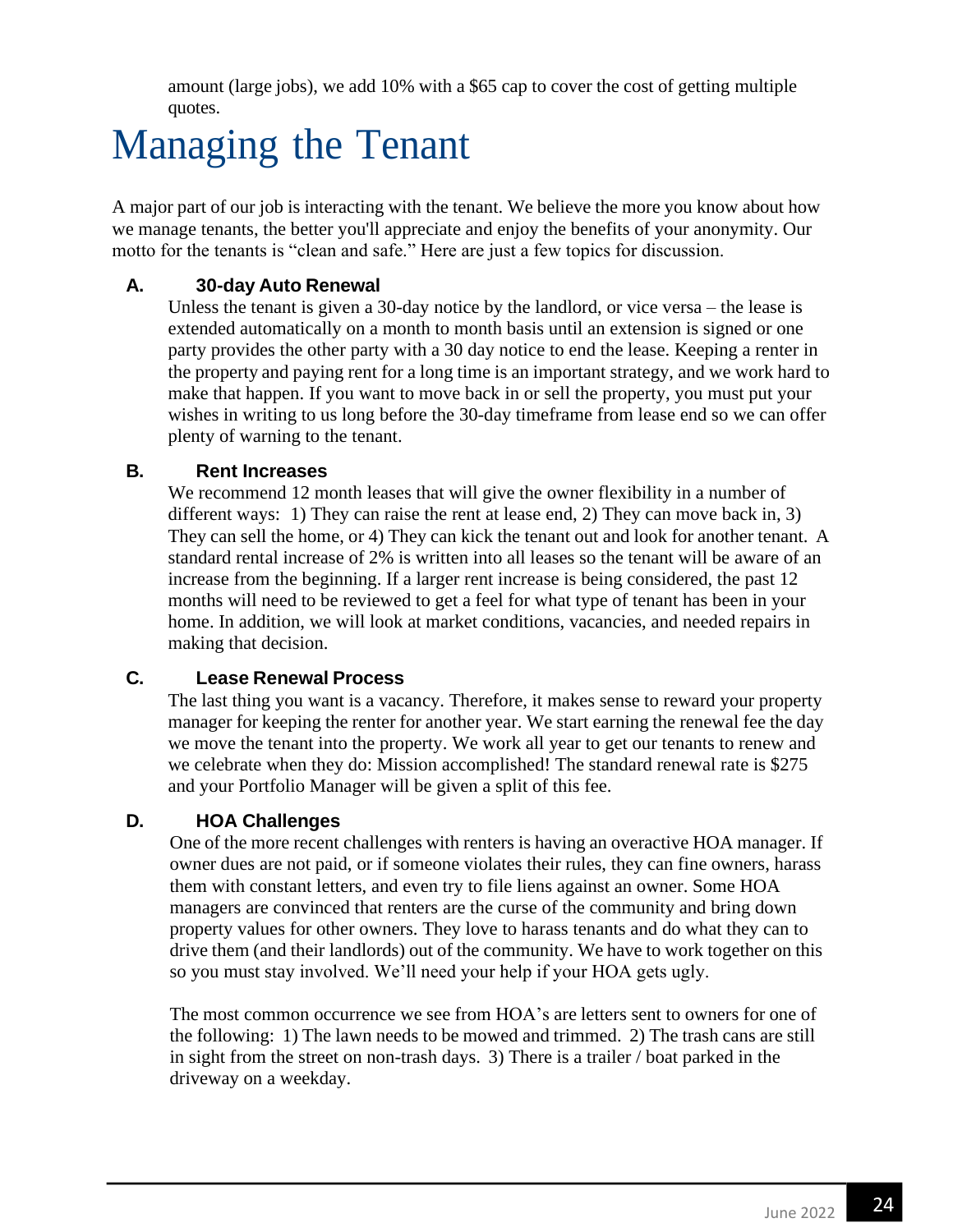### Managing the Move-Out

The next part of the management process is the move-out. The state Landlord Tenant Act has a lot to say about the move-out process. Legislators obviously have had a lot of complaints from renters over the years, because there is a lot about tenants moving out, charges for damages, and security deposits in the law. Here is a description of the process.

#### **A. Before the Move-Out**

In managing rentals there are five kinds of move-outs depending on the circumstances:

#### 1. **Normal Scheduled Move-Outs**

Normal Scheduled Move-Outs account for about 90% of our business. Once they give us notice to move we will be communicating with them, and with you, right up to the day of the move-out inspection to make sure they keep utilities on; return keys, garage door openers, community keys and passes; and remove all personal property. We give them lists of things to think about so they can avoid fines and earn back their security deposit. Our priority is to get the property back in rent-ready condition. Most renters want their deposit back and pay close attention to these issues.

#### **2. Early Terminations**

Occasionally people get transferred, or buy another home, before their lease ends. There is an early termination stipulation in the lease that allows the tenant to move early by paying a one month's rent penalty up front. This will allow us to put the home on the market again on the tenant's behalf. During the time the home is on the market to find another tenant – the current tenant is still under the lease agreement and is obligated to pay rent, keep the utilities on, and the home maintained. Once a suitable replacement tenant is found, the old tenants lease can be terminated early with their security deposit being refundable. We'll notify you immediately if a tenant would like to exercise the Early Termination Clause.

#### **3. Coordinated Skips**

Occasionally renters call us in the middle of their lease term and just tell us they're moving for any number of reasons. They lose jobs, get divorced, can't get along with their roommate or just can't afford the rent anymore. They're not skipping, but they're also not offering to pay the early termination fees; they just want to notify us of their intent to move and want to do it under controlled conditions. We'll notify you immediately and will handle all the charges according to the lease and state law.

#### **4. Skips and Abandonment**

Every now and then, we find a property abandoned. Usually we discover it when we're doing a drive-by due to unpaid rent or an imminent eviction. Often the utilities are off and there's plenty of personal property left behind. When this happens, we'll make a decision about whether we take immediate possession or need to go through the eviction process to gain back control of the home. We will notify you immediately with the intent of keeping you informed.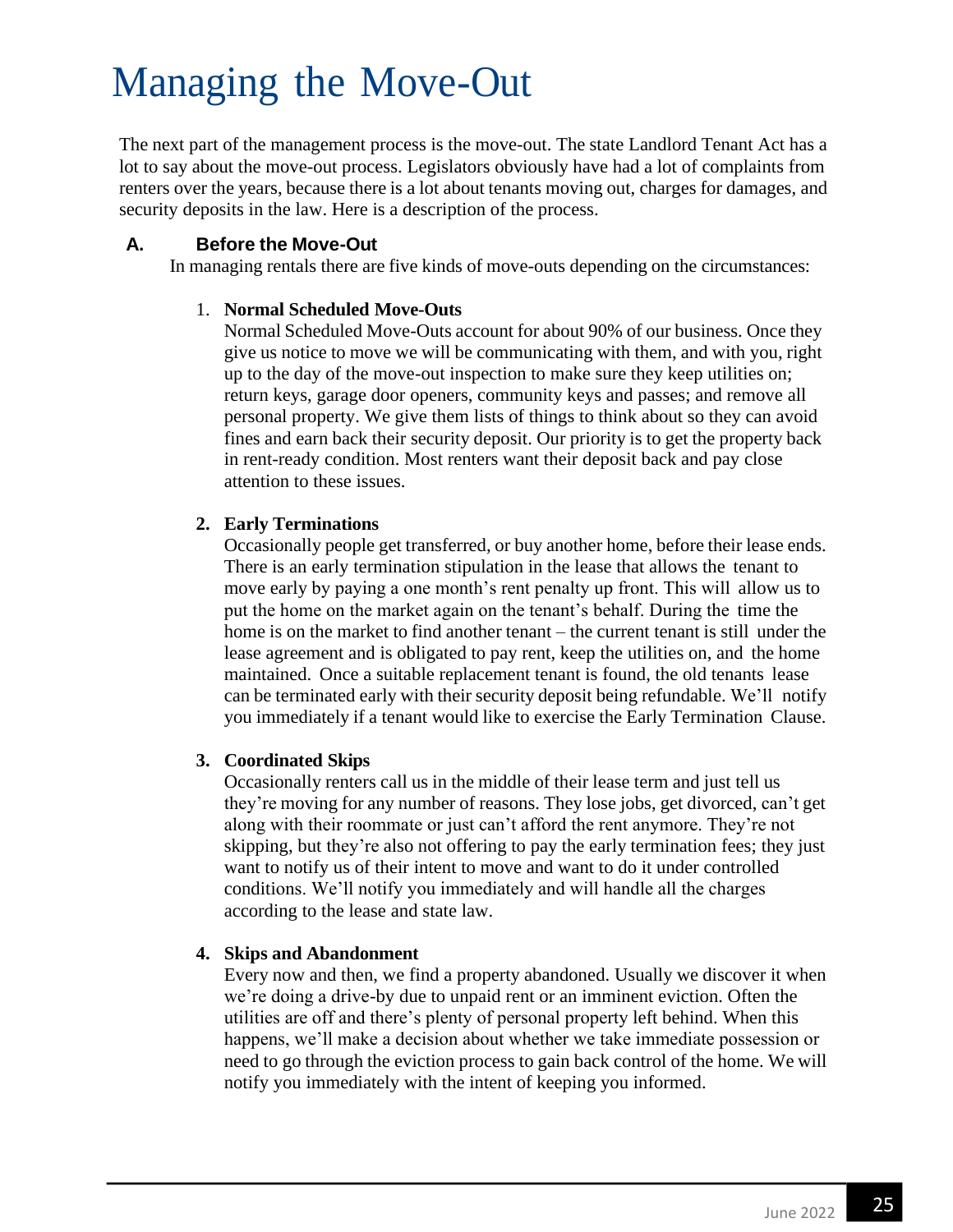#### **B. During the Move-Out**

We try not to have the tenant present during the move-out inspection, as their presence often turns it into a highly combative event. They usually want to argue about the damages for which we are charging them, claiming the issues were there when they moved in. We will charge for all damages unless we see it on the move-in inspection, or it is normal wear and tear. When they are not present, we mail conduct a detailed inspection of the home to include pictures and video. This procedure puts us in a good position to defend any necessary charges, and protects the owner from too much conflict which could worsen into a lawsuit. The move-out inspection in most cases will take less than 60 minutes, depending on how much damage needs to be recorded. We will always call for a third-party assessment similar to the property assessments mentioned earlier. This third set of eyes and new pictures will assist in documenting the issues at hand. If we are charging the tenant thousands of dollars for damages, we need to go overboard to document it. The more eyes the better. Everyone will take their photos (and videos) in preparation for proving the charges to the tenant, or if a lawsuit follows that - the judge.

#### **C. Photos and Videos**

For years we have sought to document our charges to the tenant by taking digital photos and video of damages just in case the tenant disputes the charges. Often, carpet stains or excessive damages to the walls don't show up well on photos. Videos have become more popular and can be stored on YouTube as "Owner Walk Thrus" with no shelf life. This method augments the pictures and will usually highlight things a lot better than pictures alone.

#### **D. Normal Wear and Tear**

Landlord Tenant Laws prevent landlords from charging renters for "normal wear and tear" on the move-out inspection. Most of the conflict comes from this. This is very subjective and we know for a fact that different property managers will come up with uniquely different assessments looking at the same property. We do this with one eye on explaining it to you (and if needed the judge) if the tenant disputes the charges, as the judge has the final say as to charging damages to the tenant. Some owners think the tenant should return the property in the same condition in which they found it or in a rent-ready condition. While some states allow this standard, Texas is not one of those states. Abuse this process and the judge will not go lightly on you when looking over the charges. The Texas Property Code has exact formulas for "normal wear and tear" and judges will often use that as their guide in addition to the length of stay from the tenant.

#### **E. After the Move-Out**

Texas law gives landlords thirty days, from the time of surrender, to identify charges and get the information to the tenant for review. Refunding the balance of their security deposit, or sending them a bill with the detailed charges satisfies this requirement. Texas Law also requires that we disburse the security deposit within 30 days of lease end. We will send the tenant a document detailing all the charges they owe, including unpaid rent, late fees, NSF charges, warrant charges, and damages to the property.

#### **F. Disbursing the Security Deposit**

If the tenant disputes any charges, we work aggressively to provide them the information we have gathered with pictures and video, vendor receipts, quotes, and or estimates for work that needs to be done. We also hire a third party inspector to document the condition of the home. We must still abide by the 30-day requirement to notify the tenant in writing what charges were incurred and refund any balances left in their account. No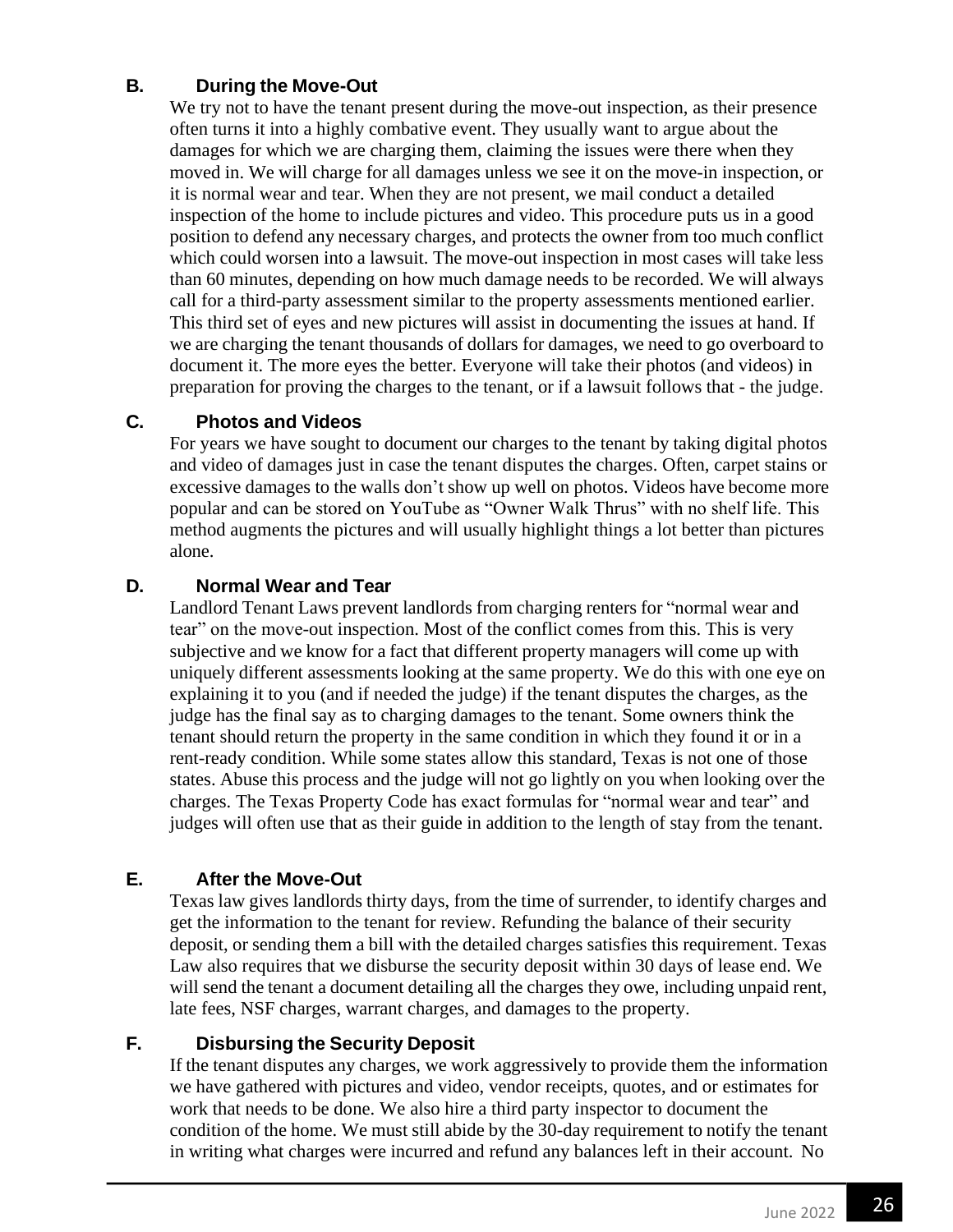owner wants to get served papers for a lawsuit at their residence or place of work for a few hundred dollars – so we are very aware of this when recommending a deposit refund or any withholdings.

# Legal Pursuits

If the tenant owes money to RentWerx once they vacate the home, this is called a "collection" effort. This unpaid debt from the tenant is a difficult thing to collect on. It can be reported to the credit agencies, but this does little to get them to pay in most circumstances as those outgoing tenants often don't have the means to pay. The good tenants, which we focus on getting into our homes, are the ones who don't have issues like this from their past – which is often a good indicator of their future performance.

The only real way to collect a debt on a tenant is by getting a judgement granted for any outstanding debt. To do this, an attorney would need to be hired, and the tenant would need to be sued through the small claims courts. The tenant would be served and the case would go in front of a judge. Assuming the case can be won, the judge will grant a "judgement" of a certain dollar amount to the owner. This judgement can be filed with the county, and the collection agencies that will tie to that person until the case can be settled. That person would not be able to buy a home with a lender until that judgement is settled along with several other deterring factors. Employers would also see that on their record and asked questions about it.

More or less – this process is like squeezing blood out of a turnip. If the tenant has done less than \$1,000 worth of damage – that whole process of pursuing a tenant would be nullified by any attorney and court costs. But – as the saying goes here – you can sue anyone over anything with a simple small claims suit.

### **When It's Time to Sell**

Around half of our clients buy the house as an investment property and intend to hold for a long time. The other half used to live in it and could not sell it when they needed to move. When it's time to sell, there are some options.

#### **A. Selling to the Tenant**

The most efficient sale you will ever have is when you can sell the property to the existing tenant. Everybody loves the idea of selling to the tenant because there is no vacancy between the time the tenant moves out and a new buyer moves in. This is the best of all worlds for the owner. So, if it is good for the owner, why doesn't it happen very often? As a broker, we would love to sell to current tenants every time. It's an easier sale, and there is no move-in or move-out to manage. From the outside looking in – one would that tenants would buy houses they are living in. They do, just not the one they rented. Why? Here's what we discovered in the managing and selling rentals for our clients: when tenants choose a rental, they make compromises in the house, the community and the area. They don't take the time buyers generally take to select just the right house for their family. They aren't thinking ten years, but two; it's just a temporary place to live until they figure out where they want to buy. We do sell homes to renters, but not many.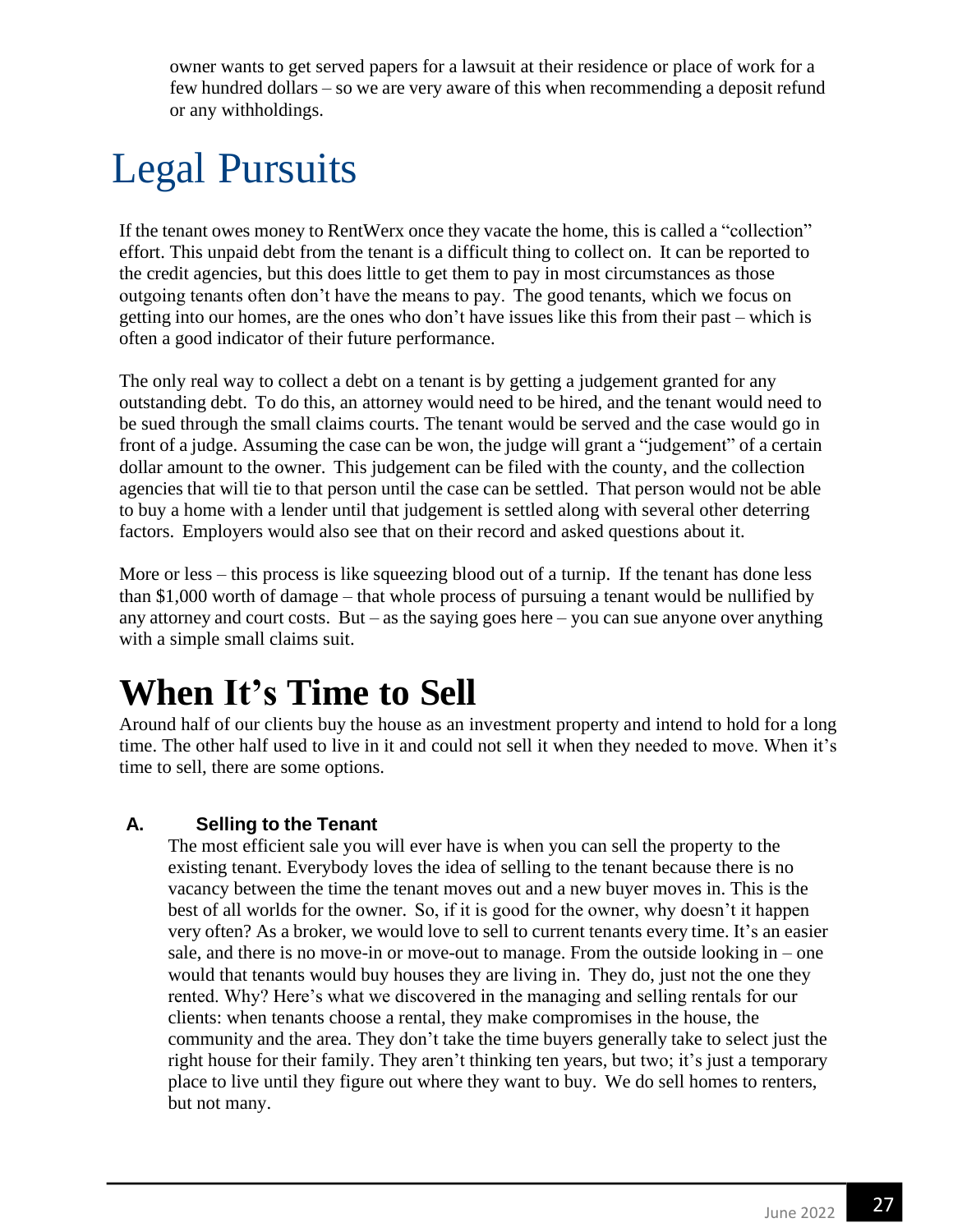Secondly, it's a hard sale. Here's the problem; tenants don't do home inspections before renting a home. When people live in a property for a while, they figure out what's wrong with it. They learn the upstairs does not cool in the summer and the neighbor is a crab. They know what needs to be fixed; they know the problems with the property, and often they won't buy it because they know too much about it. This sounds strange, but for some reason they would rather buy something they know nothing about than buy something they've lived in and know everything about. Stupid as that sounds, we've heard it all before. That being said, if you want to sell the property and it's occupied with a tenant – consult with RentWerx and we can best advise you on the strategy to get the home sold.

#### **B. List for Sale**

When our clients are done with leasing the property we often sell the home for them. We have been licensed brokers for 15 years. Because we know a lot about the property, and we have a relationship with the occupant, we are able to get it on the market before they move out and we don't need much from you to make it happen. When you get notice from us that they're moving, let us know if you want to sell.

#### **C. Short Sales**

It's a common misconception that a short sale is the best way to get rid of a property in a hurry. What people don't understand is that the owner must be several months behind in the mortgage payments (which is damaging to their credit rating) before their lender will even talk to them about taking a discount on the loan payoff (paying it short). They also won't talk to you if the property is rented. The lender thinks if the property is rented, you should be able to make the payments. Short sales are a common phenomenon of the current real estate market which means three things: the lenders are all doing them differently, the rules are changing weekly, and the fad will be over soon. If you think your property is upside down for market value in comparison to the current mortgage, and want to investigate this option, contact your lender and get the story *before* you call RentWerx about offering it to the renter. We've closed a few, but it's a lot harder than it looks.

### Managing the Separation

There will come a day when we decide to part ways. Eventually everyone does. Since it is inevitable, we want it to be a smooth and orderly transition. Because there are license laws and security deposit funds involved, we have to do this very carefully. We have forms and checklists for this process so we don't miss a thing. If there is a tenant in the property this is a little sticky, but we have done it before and know exactly what the issues are. Some owners decide to manage their own property. Some want another property manager, while others want to sell and be done with leasing. Whatever the reason, we will always be willing and cooperative to make the transition smooth. Here is more on the final process of our relationship: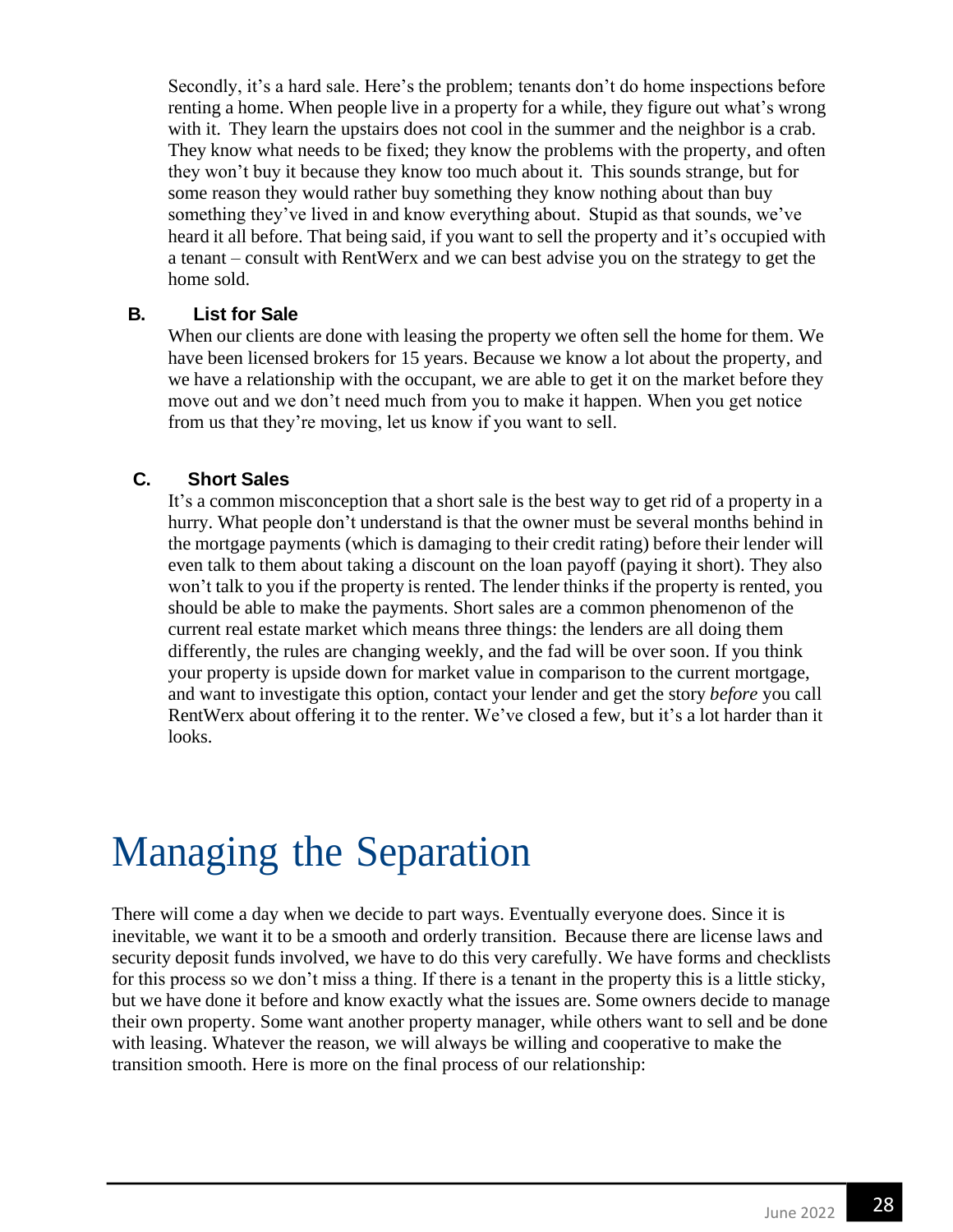#### **A. Separating in the Middle of a Tenancy**

Either party can initiate a separation. In doing so, the party that wished to terminate the relationship is obligated to provide a 60-day written notice. If a tenant is already in the home under a current lease agreement, all documents and funds can be handed over to the owner, or to a new property manager. There are no refunds offered for early termination. The best time to terminate is between tenants to cause the least amount of confusion for all parties involved with security deposits and other funds.

#### **B. Separating with Cause and without Cause**

Either party can initiate a separation. However, there are two sets of circumstances that generate a separation. One is "for cause", meaning one of us is unwilling to fulfill their agreement and the other is unwilling to continue to tolerate it. As an example: if we don't manage as we agreed, and you call us on it, we must be given the opportunity to correct the problem. If we don't, then you should be able to sever our relationship without penalty. The second is "without cause", meaning there is no contractual reason to separate, just a need to part company. If that takes place, there may be some consequences as we are both counting on each other to fulfill the agreement.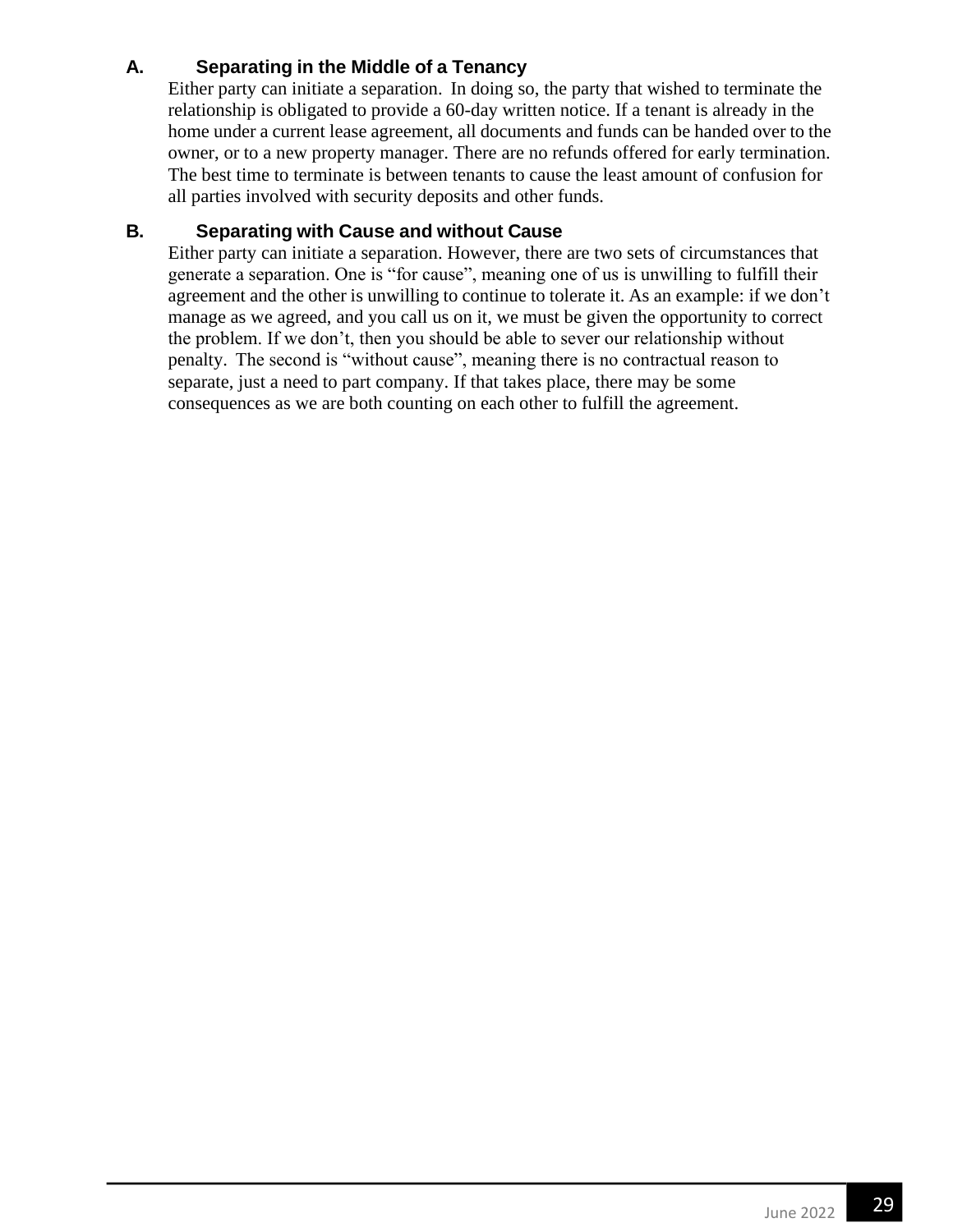### **OWNER CHARGES**

#### **1. Utility Management Fee: \$75**

The utility management fee would be assessed if RentWerx is asked to spend excessive effort and time in crossing over utilities to include power and water on behalf of the owner. Some municipalities are easy to cross over with a phone call – others require someone to appear in person, pay with a check, and sign paperwork in order to assume the utilities to that home. This will be assessed on a case by case basis.

#### **2. Oversee Owner's Vendor: \$75**

This fee may be assessed if we are asked to oversee a vendor that the owner has personally hired. In doing so, we are assuming direct liability for that vendor in relation to the home, and the interaction with the tenant. This can sometimes be a non-licensed vendor sent over to look at the home on behalf of the owner. This creates more work for us both in follow up, liability, and correct completion of the job. We encourage owners to allow us to use our approved list of vendors for most items under most circumstances. This will be assessed on a case by case basis.

**3. Drive By Fee – Outside Only: \$85 Weekend Fee – Outside Only: \$100** We often get requests from owners to run by the home and do a quick drive by to make sure the garage door is down, or the garbage cans get put away. These things we can do, but it requires us to send someone to do this and that costs gas money and time. San Antoino & Austin traffic is often pretty hectic and even the quickest of trips can take an hour or more round-trip.

#### **4. Walk Thru Fee: \$85 Weekend Walk Thru Fee: \$100**

This fee would be applied if the owner requests us to go to the home and do a walk thru with the tenant, or while it is vacant, outside of the normal leasing or renewal process. This would only be applied in certain circumstances that go above and beyond our normal management. Example – the neighbor calls the owner and says they saw something suspicious going on at the home and requests us to do a walk thru to investigate. We can do this, but we have to charge for the time and gas money involved in getting to the home. This will be applied on a case by case basis.

#### **5. Military by Owner Fee: \$100 (\$79.95 cost)**

We often get requests to put a home on MilitaryByOwner.com in addition to the normal marketing that we do with the San Antoino & Austin MLS and AHRN.com. The MBO website is a good marketing tool, but in our experience, an overpriced method of advertising. The cost involved to post a decent looking ad is \$79.95. In addition, when owners post directly on this site – it turns into another form of "Craigslist" advertising that simply brings prospective applicants with unusual circumstances looking for a weak owner to take advantage of. If MBO is something that is added to the marketing package – we charge a \$20 fee over the \$79.95 that MBO charges to post all the pictures and information about the home.

#### **6. Early Termination Fee: \$500**

This fee is added into the standard property management agreement. It is applied if an owner hires us to list their home for rent, we put the home on the market, then sometime later they decide to change their minds and **not** rent the home with us. We understand those decisions,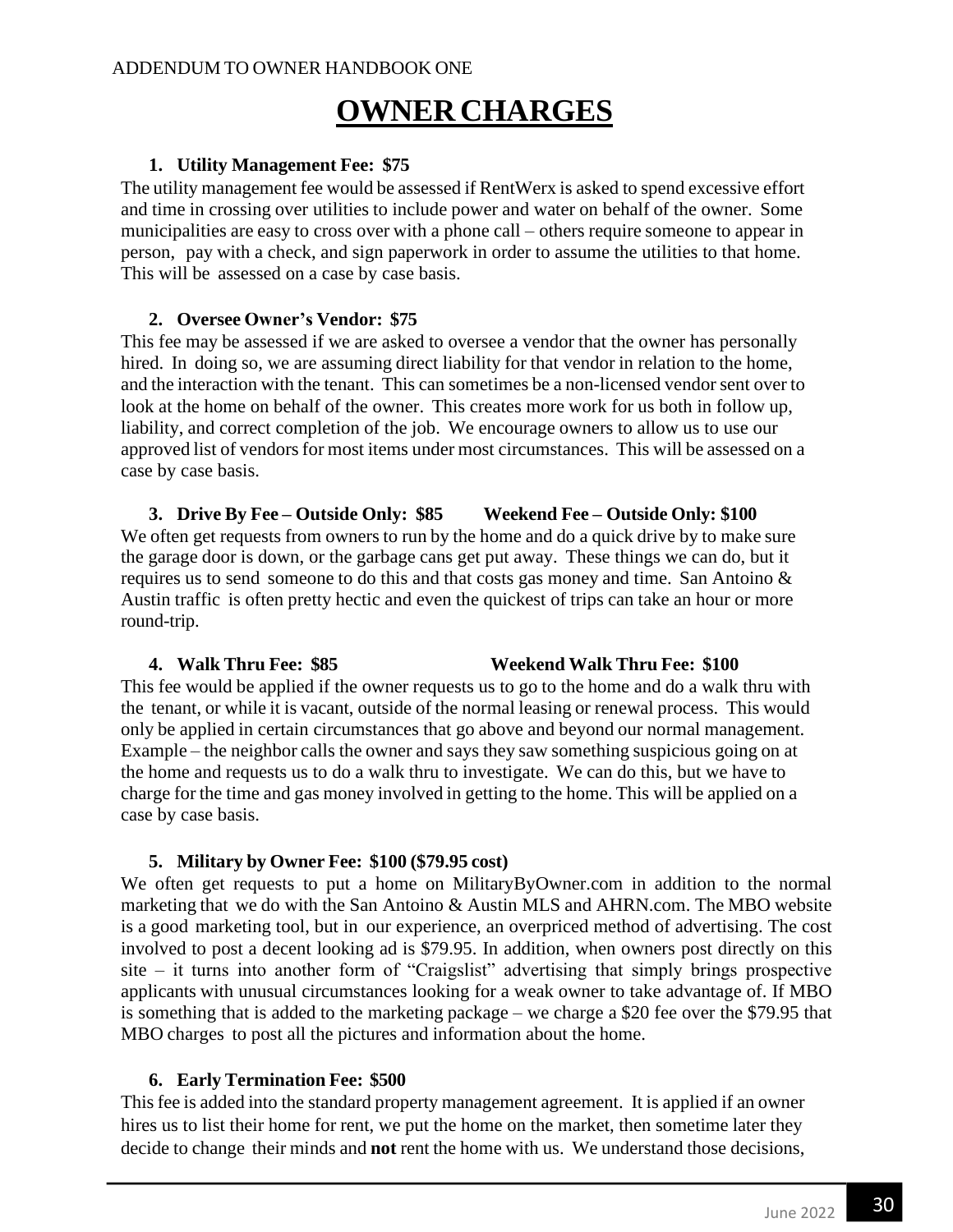and it should be understood we have put a lot of time and effort into taking pictures, taking video, posting to all of the websites, fielding calls about that home, and sometimes dealing with applicants. This applies only to an owner prior to a tenant signing a lease agreement. Once a tenant signs a lease agreement, the property management agreement will govern any charges if an owner wants to terminate services early. Should the owner situation change and that home is placed back on the market under management, the \$500 paid cancellation fee can be credited to the owner in management fees.

#### **7. Home Warranty Service Call Fee: \$45**

This fee is added on to a service call if we are asked to use a home warranty that the owner has purchased. It is most often for air conditioning, plumbing, and water heaters. Although we DO NOT recommend home warranties and can offer pages of information as to why we do not recommend them – we understand that some owners feel they are worth keeping. Home Warranties were designed for owners living in the home that can oversee the vendors, and take the additional time to call in for service calls. A routine service call for an air conditioning is compounded with 3-4 more layers of red tape just to get a vendor on site and on time. Since we have NO control over the vendors, we often have to seek out information about who is doing the service call and that it gets completed. The vendors do not answer to us – they answer to the Home Warranty Company which leads them to never keep us in the loop for these repairs. If asked, we can oversee these service calls – but have to charge a fee to compensate for the numerous extra steps and effort this causes to make sure it is done correctly.

#### **8. Owner Foreclosure Charge: \$650**

This fee is charged if the owner has let the home go into foreclosure. If this happens, we will have to bear the brunt of the abuse from the tenant, and assist them in finding another home. It is often a surprise to us and a bigger surprise to the tenant. This will be on a case by case basis.

#### **9. Repair Projects over \$1,000 = 10% Vendor Oversight Fee**

This fee is only charged if we are tasked with a major renovation or repair. If the homeowner asks us to oversee installation of tile in the entire downstairs, we can do this, but we have to charge a fee to oversee this large project. There is often several walk thrus involved, billing, and follow up needed to ensure the job is done correctly. We don't charge for standard repairs and this would only apply for a large project type of scenario. This fee will be assessed on a case by case basis.

#### **10. Special HOA Signage Fee = Cost of Sign + \$50**

This fee is charged only if we are required to use special signage to advertise the home for rent or for sale. Sometimes, a Home Owners Association has strict stipulations on the type and design of signs that can go in front of a home. If we are forced to purchase a new sign to comply with the HOA stipulations, that cost will be passed on to the owner.

#### **11. Pool Key Retrieval Fee: \$85**

This fee is charged if we are tasked to go in person to a homeowner's HOA office and retrieve a pool key. A standard trip fee will be charged. Although we would love to do this via mail, or make other arrangements, a lot of HOA's will only give out a pool key to a management company, a tenant, or an owner with valid documentation. In addition, that pool key is often signed for with identification shown requiring that this be done in person.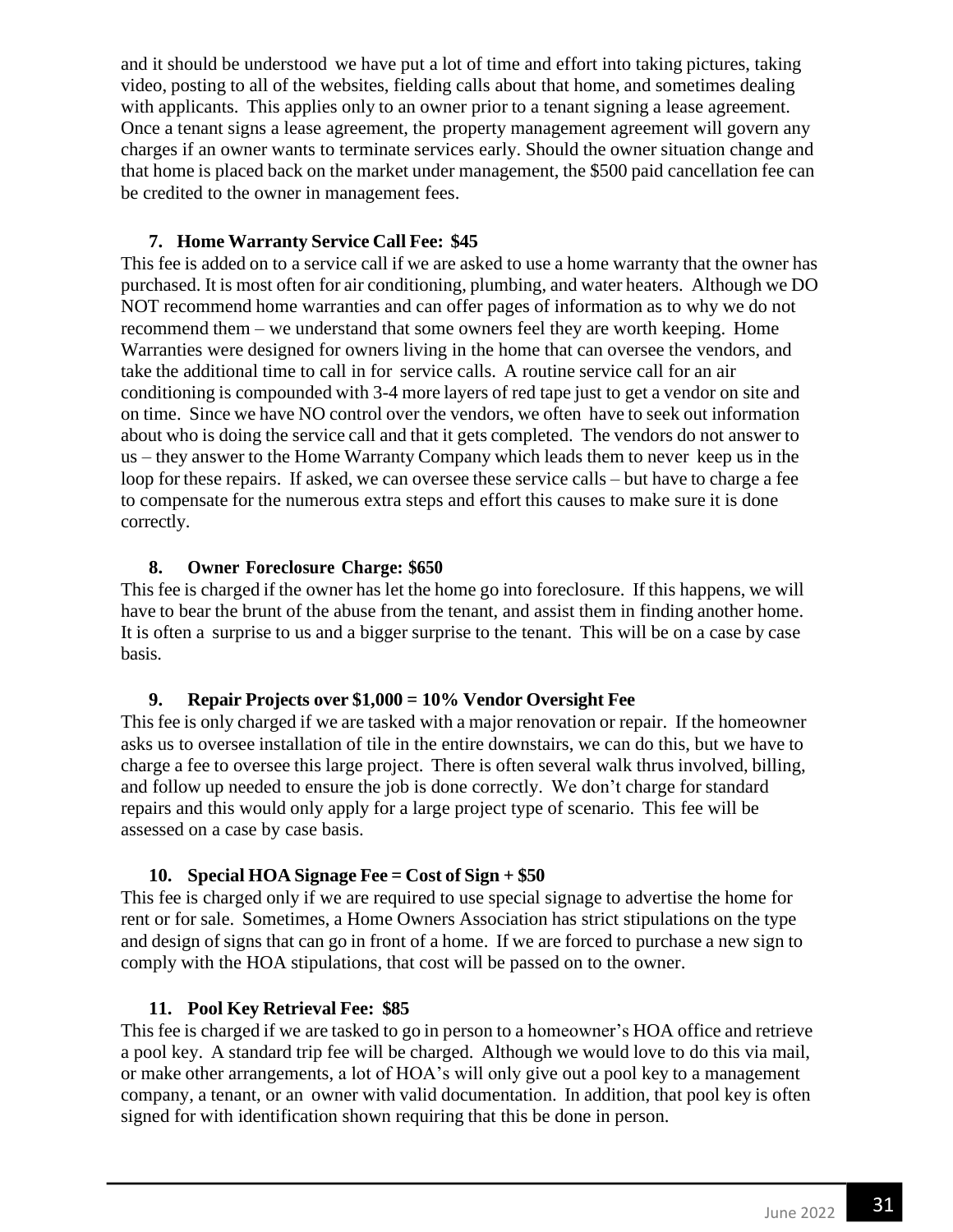#### **12. Stop Payment Fee: \$40**

This fee would be charged if we were asked to cut a check directly to an owner and mailed out. If it was determined that the wrong address was given to no fault of our own – we would have to charge the fee. We are charged a fee by the bank and that would have to be passed on to the owner. This fee only applies to payments made by check. This is on a case by case basis.

#### **13. Re-Issue Check Fee: \$40**

This fee is charged if we are asked to replace a missing check, with a new check. At this point, we will have TWO checks floating out there and have to make the effort to track down and reconcile the missing check. This fee is on a case by case basis.

#### **14. AdditionalInspection Fee: \$95**

In the Management Plans that do not include the Annual Inspection Fee – This Fee is Charged for an inspection with copies provided to the owner.

#### **15. Meetsomeone at property: \$85**

We often get requests from owners to meet someone at the property to assist them in gaining access. This could be appraisers, contractors, pest control, inspectors, or even family members. To cover the cost of time and gas money – we charge a fee. Often times, the home has a combination lockbox on it with a key and we can give that information out as required to avoid making a trip there. This fee is charged on a case by case basis.

#### **16. Court Appearance: \$75 per hour**

This fee is already a part of the property management agreement and would only apply if an owner did not carry eviction assurance. It comes into play for evictions, and or lawsuits where we are asked to appear in court on behalf of the owner.

#### **17. Annual Technology Fee and IRS Compliance Fee: \$40**

There is an **Annual \$40 Tax Preparation Fee** to Manager to cover the costs of administration fees associated with all technology features to include electronic delivery of the required IRS Form 1099 each year. This fee is collected annually on 1 January.

#### **18. Renewals or Extension Fee = \$275**

Each time a tenant renews or extends their lease agreement, RentWerx will charge a Renewal Commission of \$275. This charge will be paid the following month after the extended lease agreement has been executed.

#### **19. Landlord Exit Fee: \$100**

Upon completion or termination of this agreement, owners will incur a \$100 charge for turning over all documentation, accounting for all funds, archiving all files, and forwarding any information required to the owners and/or the tenants. All files and accounting is required to be archived for seven years, this fee is meant to cover that liability.

#### **20. Security Deposit Dispute Fee: \$150**

In the event that RentWerx has to deal with an outgoing tenant who is in disagreement with a Security Deposit Itemization return, this charge would be applied should it become necessary to seek mediation or legal assistance in resolving a tenant security deposit dispute.